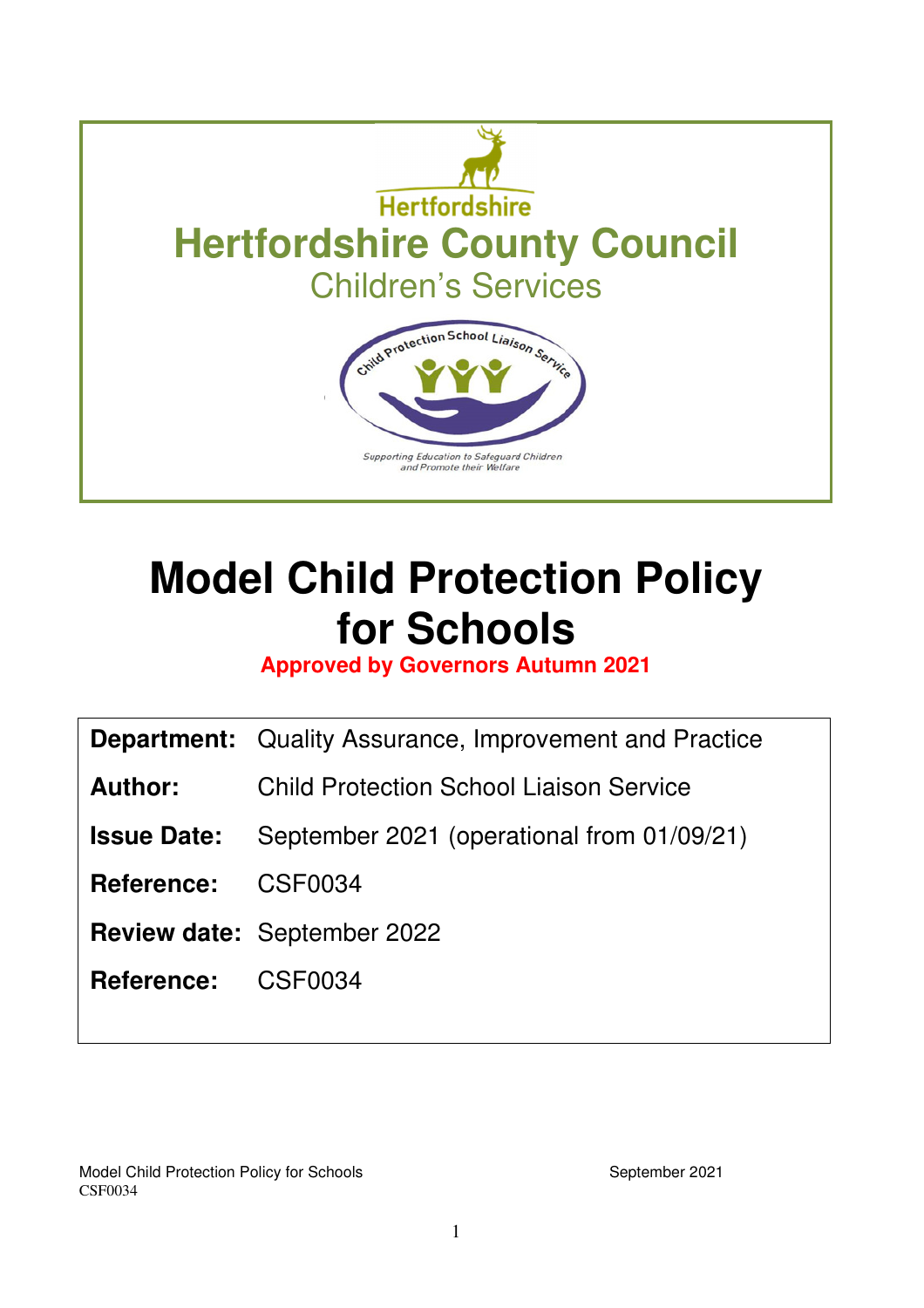# **CHILD PROTECTION POLICY**

**Commonswood Primary & Nursery School** 



# **THIS IS A PROFORMA POLICY THAT CAN BE ADAPTED TO REFLECT YOUR SCHOOL'S SPECIFIC IDENTITY, CULTURE AND SAFEGUARDING ARRANGEMENTS.**

#### **Policy Review**

This policy will be reviewed in full by the Governing Body/ Board of trustees no less than annually.

The policy was last reviewed and agreed by the Governing Body/ Board of trustees September 2021.

It is due for review in September 2022 (up to 12 months from the above date).

Signature G Seymour Contract Contract Contract Date September 2021

Head Teacher

Signature *J Noakes* Date September 2021

Chair of Governors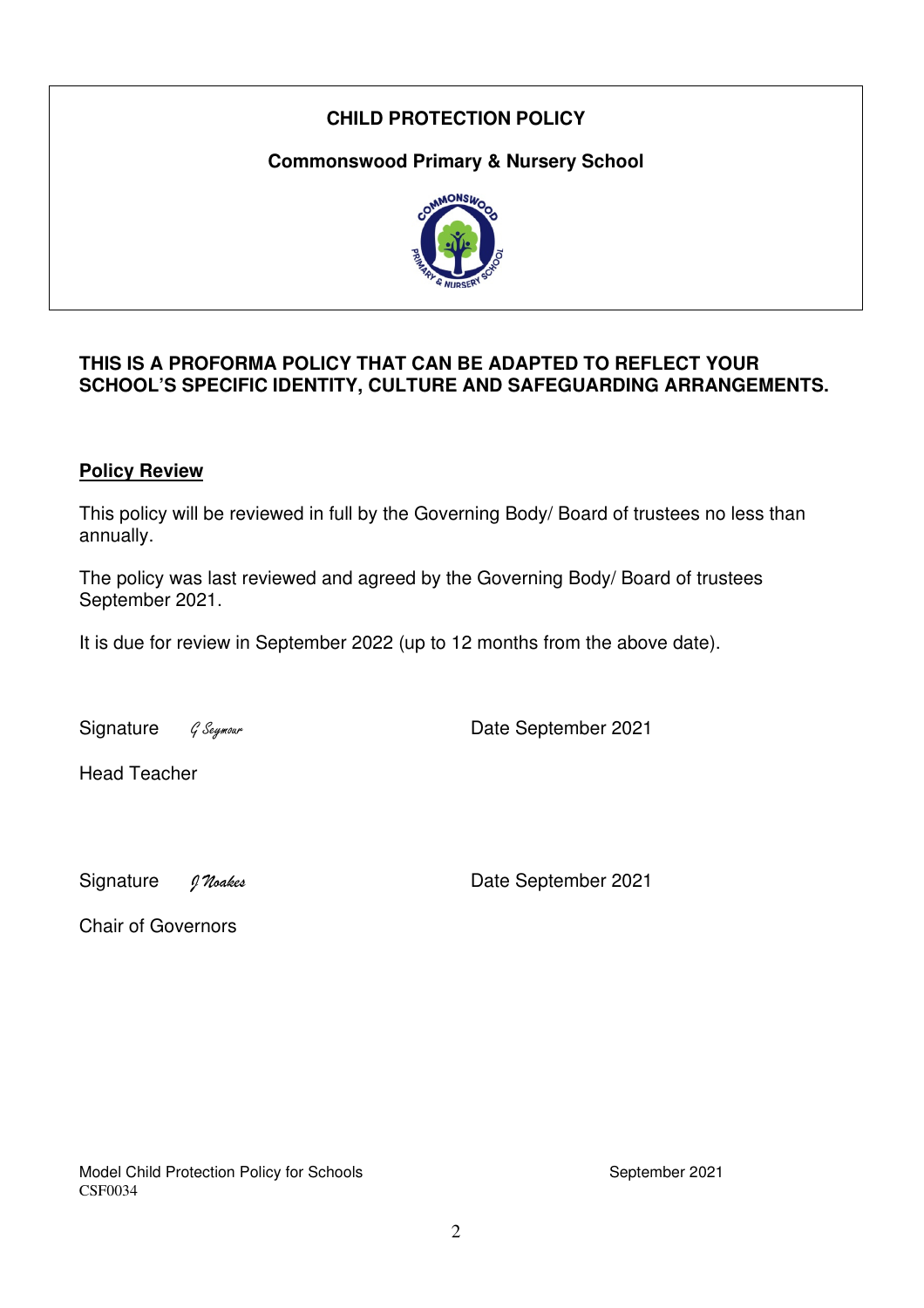# **C O N T E N T S**

| 1                       | <b>Introduction</b>                                                                                                                                                              |  |
|-------------------------|----------------------------------------------------------------------------------------------------------------------------------------------------------------------------------|--|
| $\mathbf{2}$            | <b>Statutory Framework</b>                                                                                                                                                       |  |
| 3                       | The DSL (DSL) and Deputy DSL (DDSL)                                                                                                                                              |  |
| $\overline{\mathbf{4}}$ | The management of safeguarding (Governing Body, proprietors and<br>management committees)                                                                                        |  |
| 5                       | When to be concerned                                                                                                                                                             |  |
| 6                       | <b>Dealing with a Disclosure</b>                                                                                                                                                 |  |
| $\overline{7}$          | <b>Record Keeping</b>                                                                                                                                                            |  |
| 8                       | <b>Confidentiality</b>                                                                                                                                                           |  |
| 9                       | <b>School Procedures</b>                                                                                                                                                         |  |
| 10                      | <b>Communication with parents</b>                                                                                                                                                |  |
| 11                      | Allegations of abuse made against adults who work with children<br>and young people.                                                                                             |  |
| <b>Appendix 1</b>       | Link to Keeping Children Safe in Education (KCSIE) DfE, 2021<br>Part One or Annex A: Information for all school and college<br>٠<br>staff<br><b>Annex B: Further information</b> |  |
|                         | Updates from KCSiE (DfE, 2021)                                                                                                                                                   |  |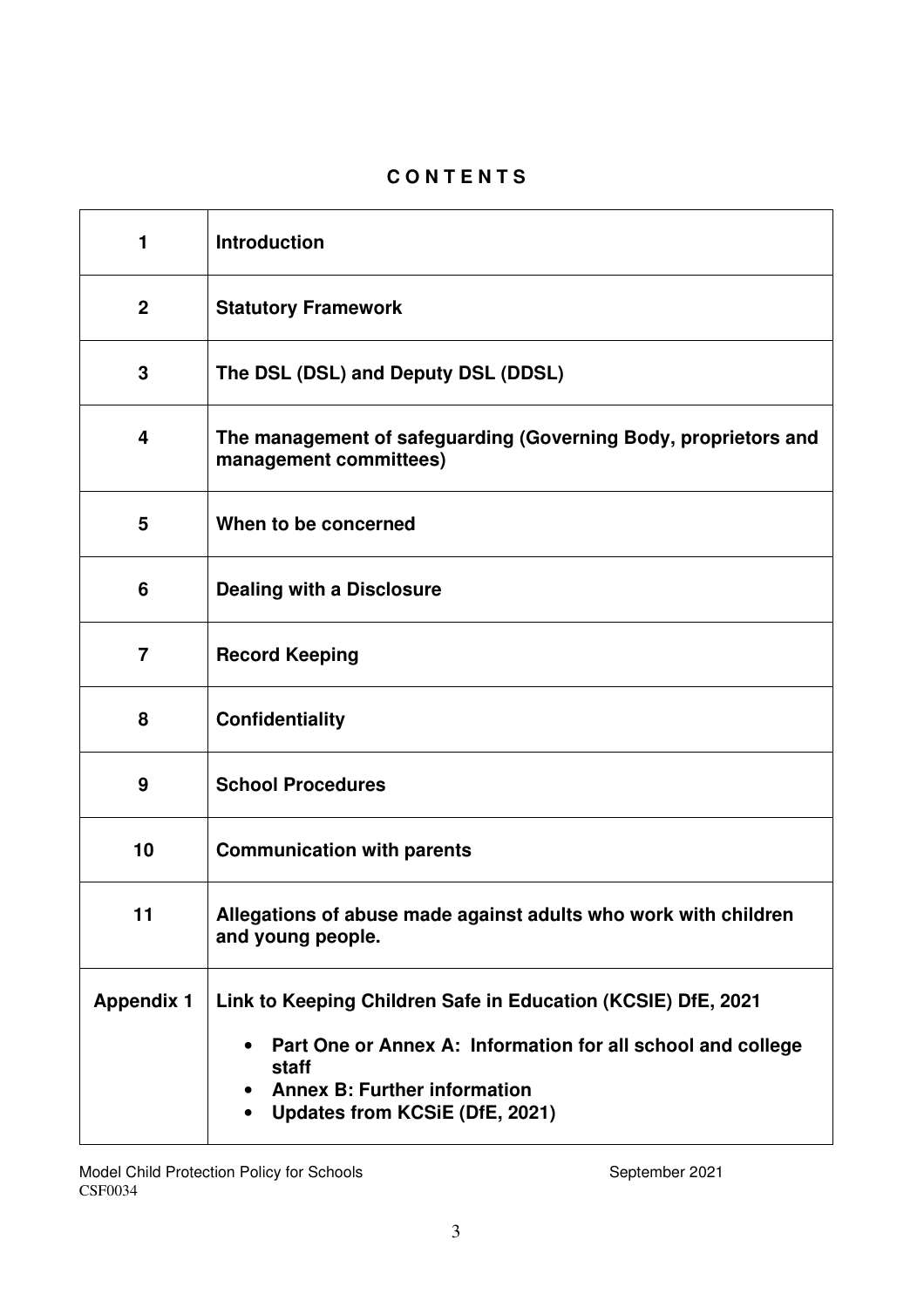| <b>Appendix 2</b>  | <b>Declaration for staff:</b><br><b>Child Protection Policy and KCSIE (DfE 2021)</b>                                                       |
|--------------------|--------------------------------------------------------------------------------------------------------------------------------------------|
| <b>Appendix 3</b>  | Actions where there are concerns about a child                                                                                             |
| <b>Appendix 4</b>  | <b>Operation Encompass – Information sharing from Police regarding</b><br>Domestic Abuse notifications and Children Missing from Education |
| <b>Appendix 5</b>  | <b>Ofsted school Inspection Handbook for September 2021</b>                                                                                |
| <b>Appendix 6</b>  | Sexual violence and sexual harassment between children in schools<br>and colleges quidance (DfE 2021)                                      |
| <b>Appendix 7</b>  | <b>Online Safety guidance</b>                                                                                                              |
| <b>Appendix 8</b>  | Covid guidance into new academic year 2021-2022                                                                                            |
| <b>Appendix 9</b>  | GDPR, data protection and Freedom of Information                                                                                           |
| <b>Appendix 10</b> | List of substantiative changes made from previous CP policy                                                                                |

# **1. INTRODUCTION**

Safeguarding is defined as: protecting children from maltreatment, preventing impairment of children's health or development, ensuring that children are growing up in circumstances consistent with the provision of safe and effective care and taking action to enable all children to have the best outcomes. (**Working Together to Safeguard Children**, (DfE, 2018), p6)

This Child Protection Policy forms part of a suite of documents and policies which relate to the safeguarding responsibilities of the whole school staff and volunteers. All staff should be aware of systems within their school or college which support safeguarding, and these should be explained to them as part of staff induction. This should include the:

• child protection policy, which should amongst other things also include the policy and procedures to deal with peer on peer abuse;

Model Child Protection Policy for Schools **September 2021** September 2021 CSF0034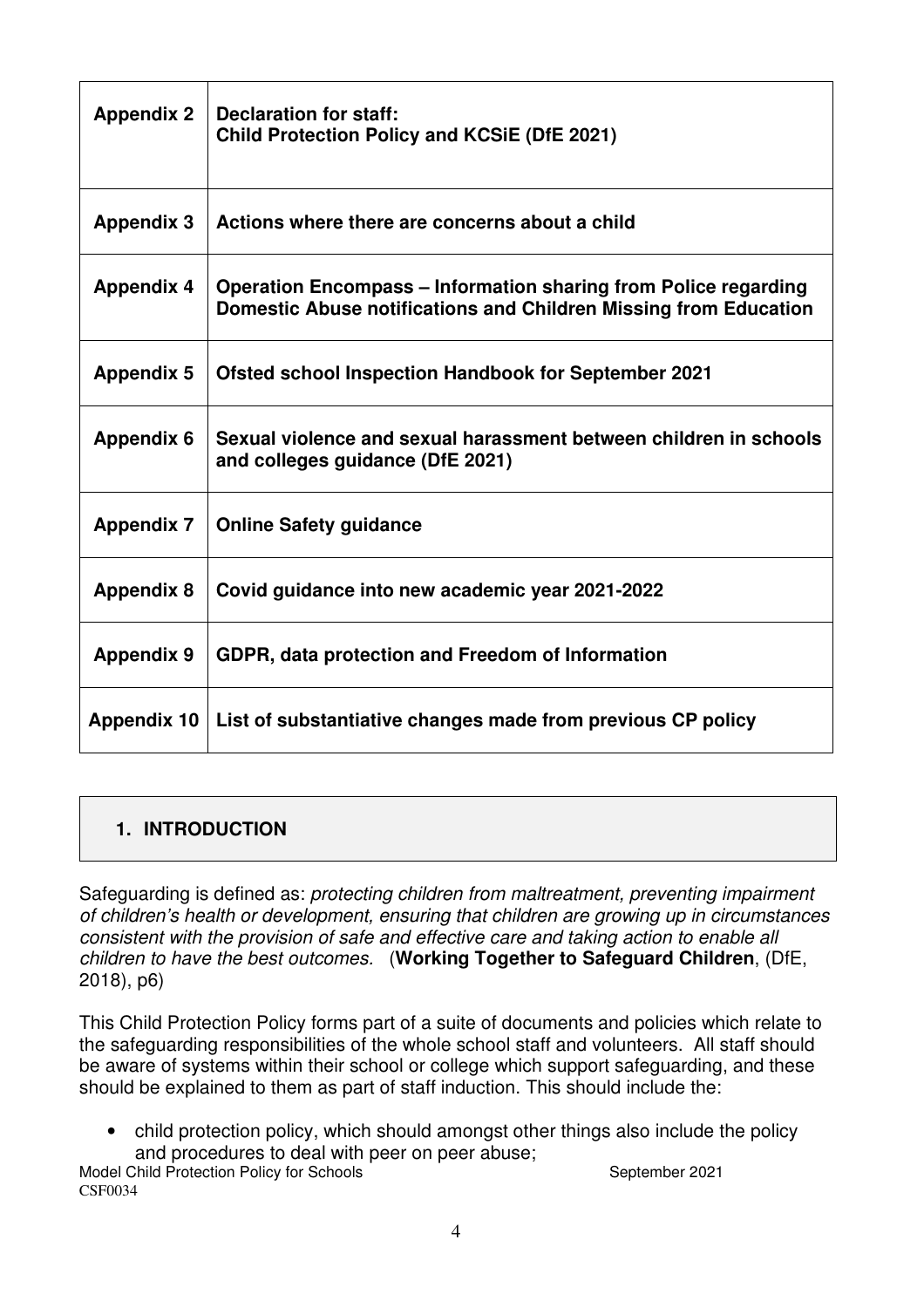- behaviour policy (which should include measures to prevent bullying, including cyberbullying, prejudice-based and discriminatory bullying);
- staff behaviour policy (sometimes called a code of conduct);
- safeguarding response to children who go missing from education; and
- role of the designated safeguarding lead (including the identity of the designated safeguarding lead and any deputies).
- copy of Part One Keeping children safe in education (2021) and should be signed to say it has been read and understood.
- Annex A, condensed version of Part one of KCSiE (DfE 2021). It can be provided (instead of Part one) to those staff who do not directly work with children.

| <b>Purpose of a Child</b><br><b>Protection Policy</b>                                 | To inform staff, parents, volunteers and governors about<br>the school's responsibilities for safeguarding children.<br>To enable everyone to have a clear understanding of how<br>these responsibilities should be carried out.                                                                                                                                                                                                                                                                                                                                                                                                                                                            |  |
|---------------------------------------------------------------------------------------|---------------------------------------------------------------------------------------------------------------------------------------------------------------------------------------------------------------------------------------------------------------------------------------------------------------------------------------------------------------------------------------------------------------------------------------------------------------------------------------------------------------------------------------------------------------------------------------------------------------------------------------------------------------------------------------------|--|
| <b>Hertfordshire Safeguarding</b><br><b>Children Partnership</b><br><b>Procedures</b> | The school follows the procedures established by the<br>Hertfordshire Safeguarding Children Partnership (HSCP);<br>a guide to procedures and practice for all agencies in<br>Hertfordshire working with children and their families.<br>https://hertsscb.proceduresonline.com/index.htm                                                                                                                                                                                                                                                                                                                                                                                                     |  |
| <b>School Staff &amp; Volunteers</b>                                                  | All school and college staff, including supply staff,<br>volunteers and contract workers have a responsibility to<br>provide a safe environment in which children can learn.                                                                                                                                                                                                                                                                                                                                                                                                                                                                                                                |  |
|                                                                                       | School staff and volunteers are particularly well placed to<br>observe outward signs of abuse, changes in behaviour<br>and failure to develop because they have daily contact<br>with children.                                                                                                                                                                                                                                                                                                                                                                                                                                                                                             |  |
|                                                                                       | All school staff will receive appropriate safeguarding<br>children training, including online safety (which is updated<br>regularly - Hertfordshire Safeguarding Children<br>Partnership advises every three years), so that they are<br>knowledgeable and aware of their role in the early<br>recognition of the indicators of abuse or neglect and of<br>the appropriate procedures to follow. In addition, all staff<br>members should receive safeguarding and child<br>protection updates (for example, via email, e-bulletins and<br>staff meetings), as required, but at least annually, to<br>provide them with relevant skills and knowledge to<br>safeguard children effectively. |  |
|                                                                                       | Supply staff, contractors and volunteers will be made                                                                                                                                                                                                                                                                                                                                                                                                                                                                                                                                                                                                                                       |  |

aware of the safeguarding policies and procedures by the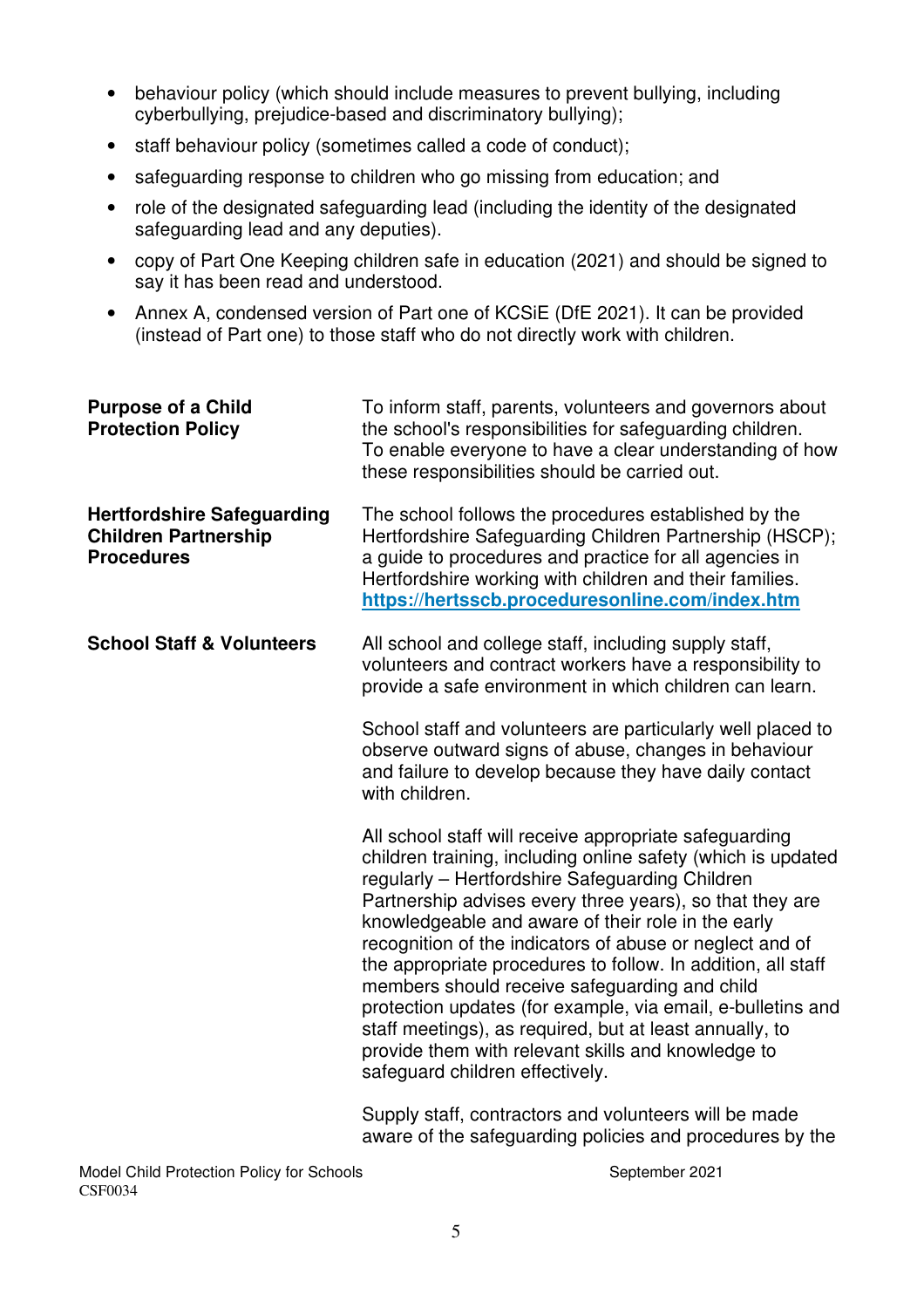|                                                                                          | DSL, including The Child Protection Policy and Staff<br>Behaviour Policy (code of conduct)                                                                                                                                                                                                                    |  |
|------------------------------------------------------------------------------------------|---------------------------------------------------------------------------------------------------------------------------------------------------------------------------------------------------------------------------------------------------------------------------------------------------------------|--|
| <b>Mission Statement</b><br>(This should be<br>personalised to your setting)             | Establish and maintain an ethos and culture where<br>children feel secure, are encouraged to talk, and are<br>listened and responded to when they have a worry or<br>concern.                                                                                                                                 |  |
|                                                                                          | Establish and maintain an ethos and culture where school<br>staff and volunteers feel safe, are encouraged to talk and<br>are listened and responded to when they have concerns<br>about the safety and well-being of a child.                                                                                |  |
|                                                                                          | Ensure children know that there are adults in the school<br>whom they can approach if they are worried.                                                                                                                                                                                                       |  |
|                                                                                          | Ensure that children, who have additional/unmet needs<br>are supported appropriately. This could include referrals<br>to Early Help Services or Child Protection Contacts to<br>specialist services if they are a child in need or have been<br>/ are at risk of being abused and neglected.                  |  |
|                                                                                          | Consider how children may be taught about safeguarding,<br>including online, through teaching and learning<br>opportunities, as part of providing a broad and balanced<br>curriculum. Refer to KCSiE(DfE 2021), pg. 31-33                                                                                     |  |
|                                                                                          | Staff members working with children are advised to<br>maintain an attitude of 'it could happen here' and 'it could<br>be happening to this child', where safeguarding is<br>concerned. When concerned about the welfare of a child,<br>staff members should always act in the best interests of<br>the child. |  |
| <b>Implementation, Monitoring</b><br>and Review of the Child<br><b>Protection Policy</b> | The policy will be reviewed at least annually by the<br>governing body. It will be implemented through the<br>school's induction and training programme, and as part of<br>day to day practice. Compliance with the policy will be<br>monitored by the DSL and through staff performance<br>measures.         |  |

#### **2. STATUTORY FRAMEWORK**

In order to safeguard and promote the welfare of children, the school will act in accordance with the following legislation and guidance:

• The Children Act 1989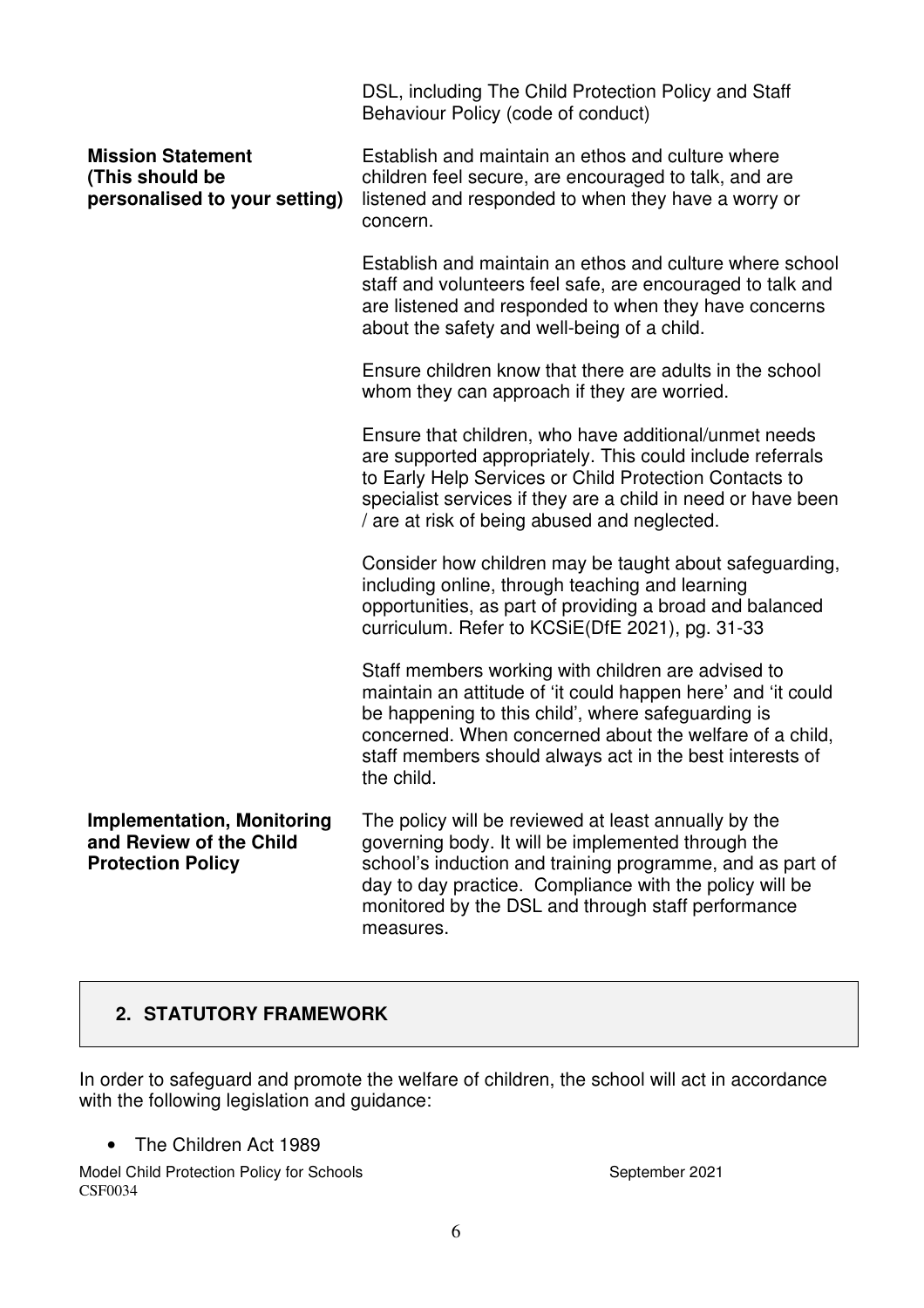- The Children Act 2004
- Children and Social Work Act 2017
- Education Act 2002 (Section 175/157) Outlines that Local Authorities and School Governing Bodies have a responsibility to "ensure that their functions relating to the conduct of school are exercised with a view to safeguarding and promoting the welfare of children who are its pupils".
- Hertfordshire Safeguarding Children Partnership Procedures Manual (Electronic)
- Keeping Children Safe in Education (DfE, September 2021)
- Working Together to Safeguard Children (DfE 2018)
- The Education (Pupil Information) (England) Regulations 2005
- Sexual Offences Act (2003)
- Section 26, The Counter Terrorism and Security Act 2015 (PREVENT duty)
- Female Genital Mutilation Act 2003 (Section 74, Serious Crime Act 2015)
- Anti-social Behaviour, Crime and Policing Act 2014 (makes it a criminal offence to force someone to marry. Includes taking someone overseas to force them to marry (whether or not the forced marriage takes place).
- **Serious Violence Strategy 2018**
- Sexual violence and sexual harassment between children in schools and colleges (DfE 2017)

# **3. THE DESIGNATED SAFEGUARDING LEAD**

Governing bodies and proprietors should ensure an appropriate **senior member** of staff, from the school or college **leadership team**, is appointed to the role of DSL.

During term time the DSL and or a Deputy will always be available (during school or college hours) for staff in the school or college to discuss any safeguarding concerns and individual arrangement for out of hours/out of term activities will be: (individual school needs to outline these below):

The DSL for Child Protection in this school is:

#### **NAME: Mrs G Seymour**

There should be a Deputy DSL (DDSL) in the absence of the lead DSL.

The Deputy DSL for Child Protection in this school is:

# **NAME: Mrs S Manning, Mrs N Scatchard, Mr S Burt (eSafety), Mrs D Lindsay-Hill.**

# **The broad areas of responsibility for the DSL are:**

• Managing Child Protection Contact Referrals and cases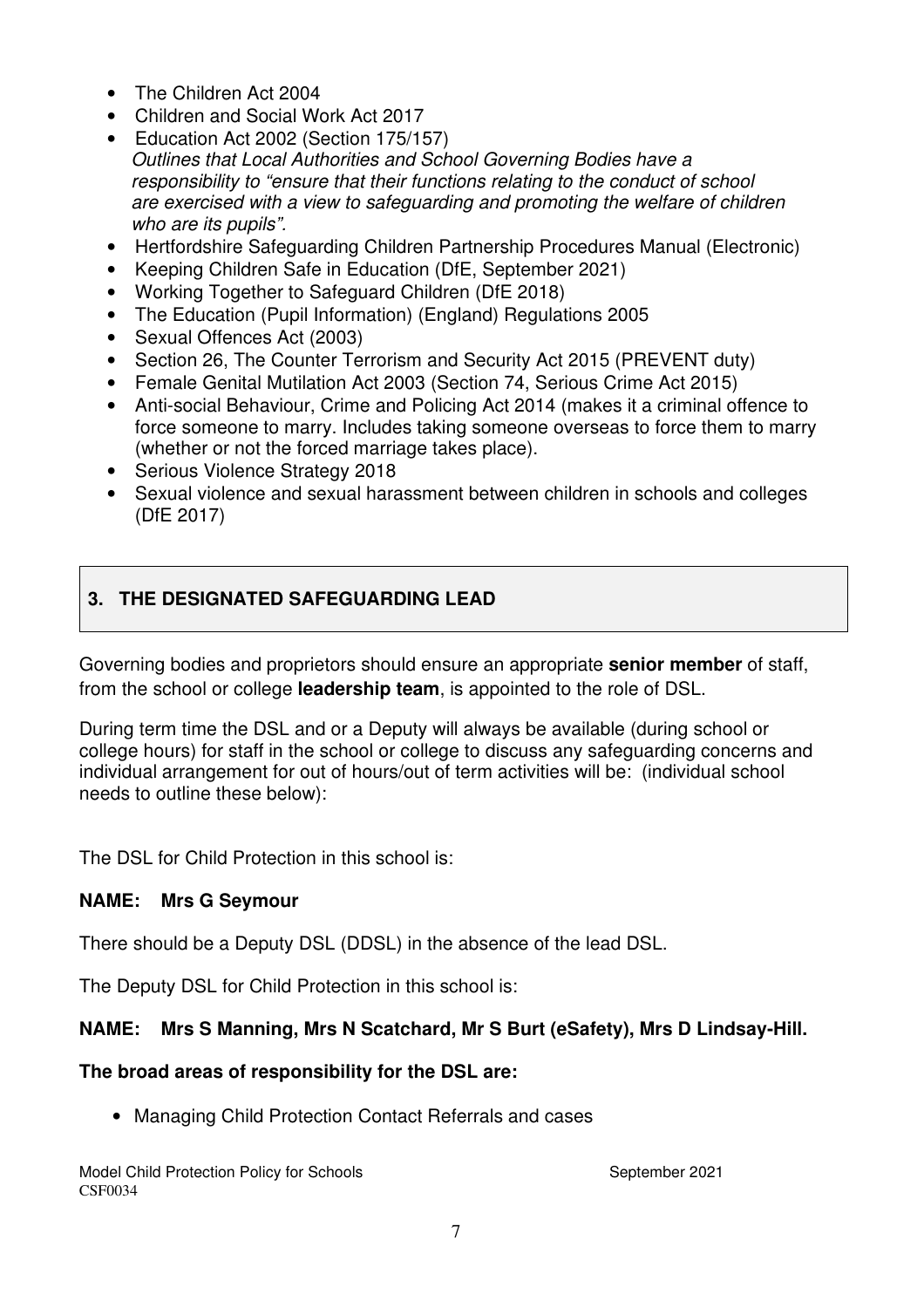- Contacting the Child Protection Consultation Hub when advice is needed regarding child protection concerns which possibly meet the threshold for statutory intervention
- Completing Child Protection Contact Referrals for all cases of suspected abuse or neglect where there is a risk of significant harm to the child/young person, Police where a crime may have been committed and to the Channel programme where there is a radicalisation concern
- Liaise with the Head Teacher or Principal to inform him/her of issues, especially ongoing enquiries under Section 47 of the Children Act 1989 and police investigations
- Act as a source of support, advice and expertise to staff on matters of safety and safeguarding and when deciding whether to make a Child Protection Contact Referral by liaising with relevant agencies
- Support staff who make Child Protection Contact Referrals and other service referrals
- Share information with appropriate staff in relation to a child's looked after (CLA) legal status (whether they are looked after under voluntary arrangements with consent of parents or on an Interim Care Order or Care Order) and contact arrangements with birth parents or those with parental responsibility.
- Ensure they have details of the CLA's social worker and the name of the virtual school Head Teacher in the authority that looks after the child or those currently working with a to social worker.

#### **Training KCSiE (DfE, 2021)**

The DSL should undergo formal training every two years. The DSL should also undertake Prevent awareness training every 3 years. In addition to this training, their knowledge and skills should be refreshed (for example via e-bulletins, meeting other DSLs, or taking time to read and digest safeguarding developments) at least annually to:

The designated safeguarding lead should undertake Prevent awareness training. Training should provide designated safeguarding leads with a good understanding of their own role, how to identify, understand and respond to specific needs that can increase the vulnerability of children, as well as specific harms that can put children at risk, and the processes, procedures and responsibilities of other agencies, particularly children's social care, so they:

1) Understand the assessment process for providing early help and statutory intervention, including local criteria for action and local authority children's social care referral arrangements

2) Have a working knowledge of how Hertfordshire conduct a child protection case conference and a child protection review conference and be able to attend and contribute to these effectively when required to do so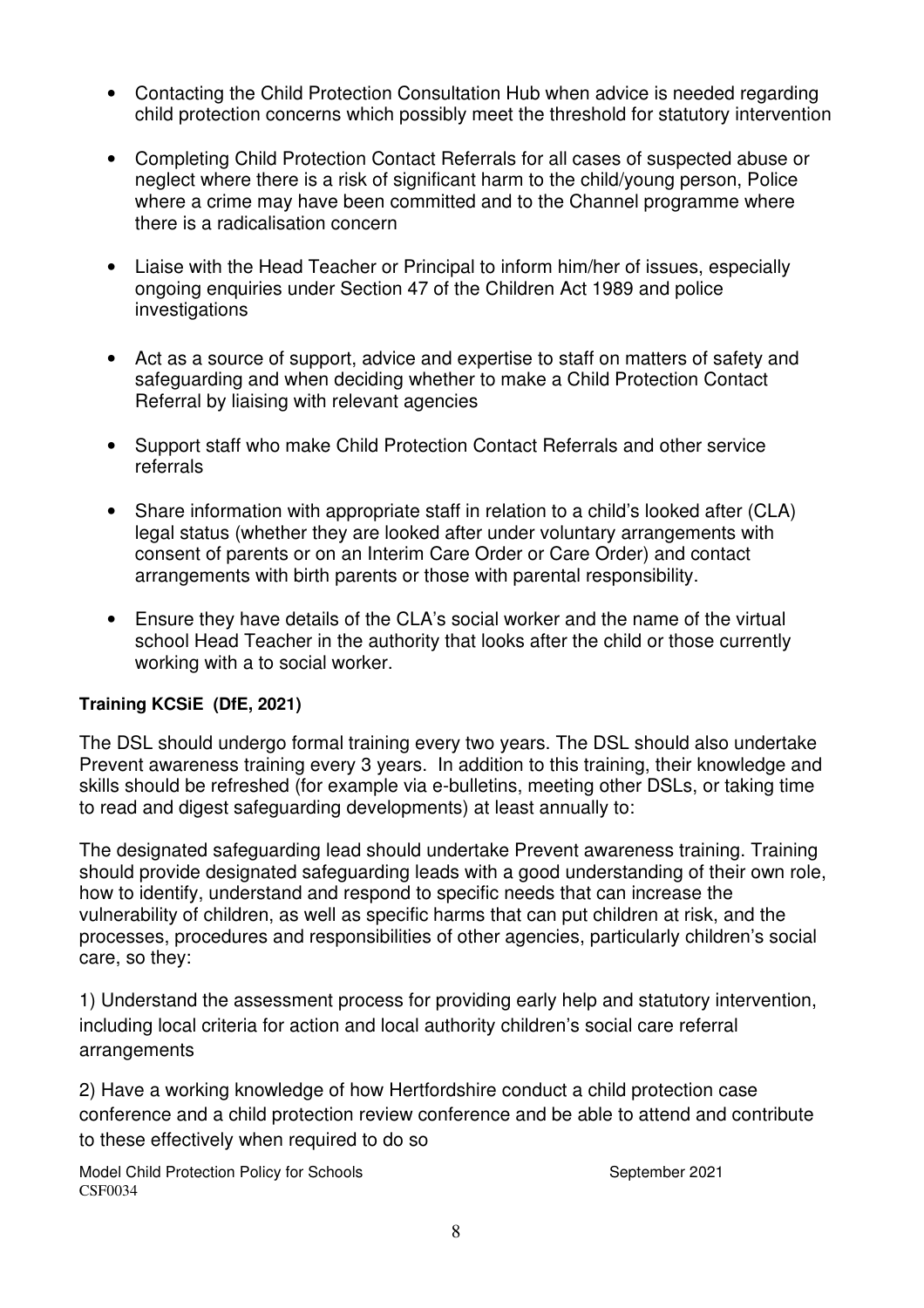3) Understand the importance of the role the designated safeguarding lead has in providing information and support to children social care in order to safeguard and promote the welfare of children

4) Understand the lasting impact that adversity and trauma can have, including on children's behaviour, mental health and wellbeing, and what is needed in responding to this in promoting educational outcomes

5) Are alert to the specific needs of children in need, those with special educational needs and disabilities (SEND), those with relevant health conditions and young carers

6) Understand the importance of information sharing, both within the school and college, and with the safeguarding partners, other agencies, organisations and practitioners (Full details in Chapter one of **Working Together to Safeguard Children**)

7) Understand and support the school or college with regards to the requirements of the Prevent duty and are able to provide advice and support to staff on protecting children from the risk of radicalisation

8) Are able to understand the unique risks associated with online safety and be confident that they have the relevant knowledge and up to date capability required to keep children safe whilst they are online at school or college

9) Can recognise the additional risks that children with special educational needs and disabilities (SEND) face online, for example, from online bullying, grooming and radicalisation and are confident they have the capability to support children with SEND to stay safe online

10) Obtain access to resources and attend any relevant or refresher training courses and encourage a culture of listening to children and taking account of their wishes and feelings, among all staff, in any measures the school or college may put in place to protect them.

# **Raising Awareness: The DSL (DDSL) should:**

- Ensure all staff including part time, contractors, volunteers and supply staff are aware of the school or college's policies, that these are understood and used appropriately.
- Work with the governing bodies or proprietors to ensure that the school's or college's child protection policy is reviewed annually, and the procedures and implementation are updated and reviewed regularly.
- Ensure the safeguarding and child protection policy is available publicly and that parents are aware that advice regarding early help and child protection concerns could be sought from the Consultation Hub and that Child Protection Contact form. Referrals about suspected abuse or neglect may be made. Ensure parents are aware of the school or college's statutory role regarding safeguarding of children.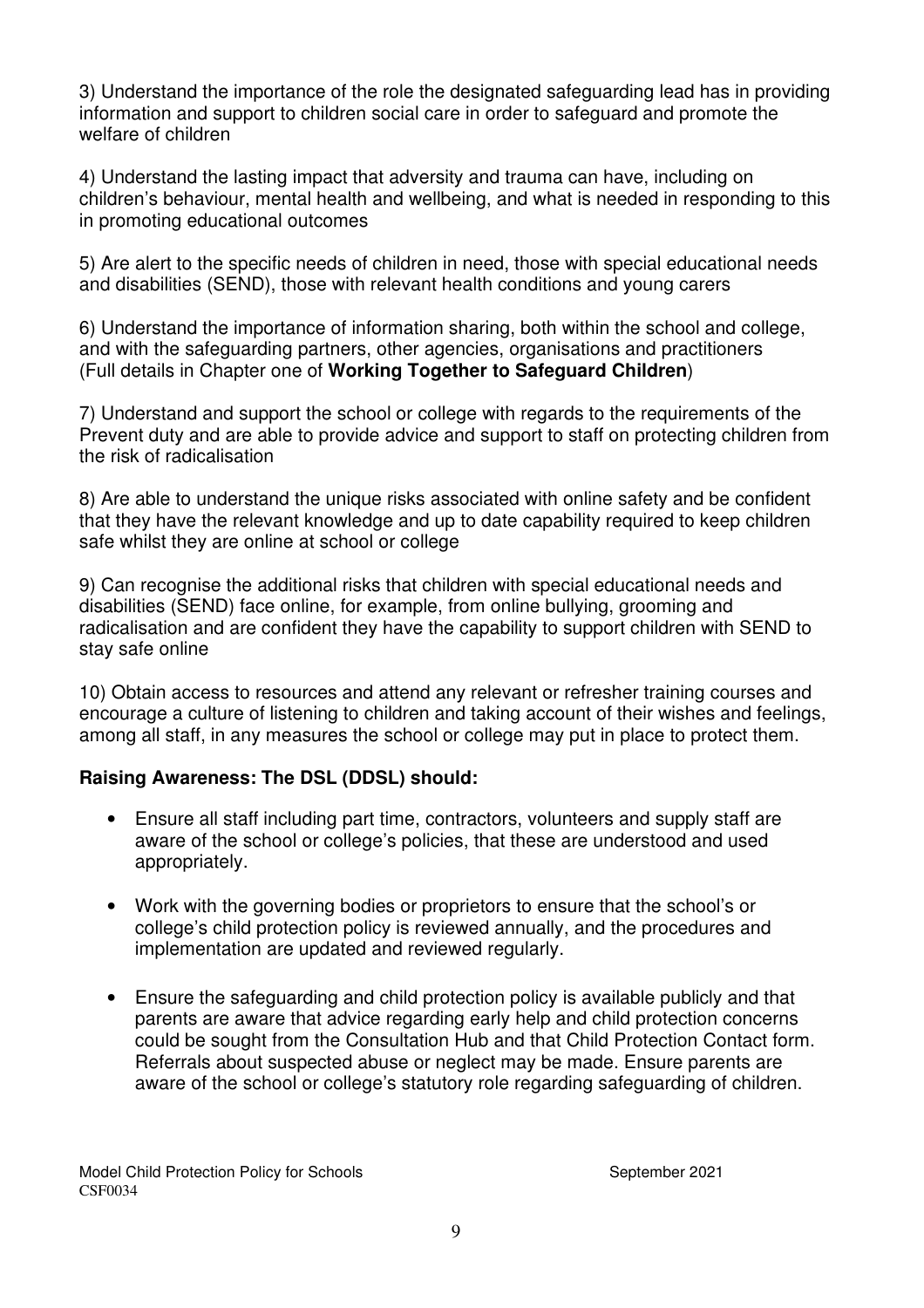- Link with Hertfordshire Safeguarding Children's Partnership (HSCP) to make sure staff are aware of training opportunities and the latest local policies on safeguarding.
- Help promote educational outcomes by sharing the information about the welfare, safeguarding and child protection issues that children who have or have had a social worker are experiencing with teachers and school and college leadership staff.
- Ensure that when children leave the school or college, they ensure the file for safeguarding and any child protection information is sent to any new school/college as soon as possible but transferred securely and separately from the main pupil file. The file should not be sent until the child is physically attending the new school.
- Obtain proof that the new school/education setting has received the safeguarding file for any child transferring and then destroy any information held on the child unless the case is currently open and in line with data protection guidelines (see Record keeping Guidance on Hertfordshire Grid for Learning for further information)
- Consider if it would be appropriate to share any information with the new school or college in advance of a child leaving. For example, information that would allow the new school or college to continue supporting victims of abuse and have that support in place for when the child arrives.

# **4. THE MANAGEMENT OF SAFEGUARDING**

Governing bodies and proprietors (in Part two, unless otherwise stated, includes management committees) must ensure that they comply with their duties under legislation. They must also have regard to this guidance to ensure that the policies, procedures and training in their schools or colleges are always effective and comply with the law.

The responsibility of governing bodies, proprietors and management committees include:

• ensure there are appropriate policies and procedures in place in order for appropriate action to be taken in a timely manner to safeguard and promote children's welfare e.g.

-Child protection policy in place

-Staff behaviour policy (sometimes called employee code of conduct)

-Part one, OR

 Annex A (The following is a condensed version of Part one of Keeping children safe in education. It can be provided (instead of Part one) to those staff who do not directly work with children (if the governing body or proprietor think it will provide a better basis for those staff to promote the welfare and safeguard children.) of KCSiE (DfE, 2021)

Model Child Protection Policy for Schools September 2021 CSF0034 -Annex B KCSIE (DfE, 2021) on specific safeguarding issues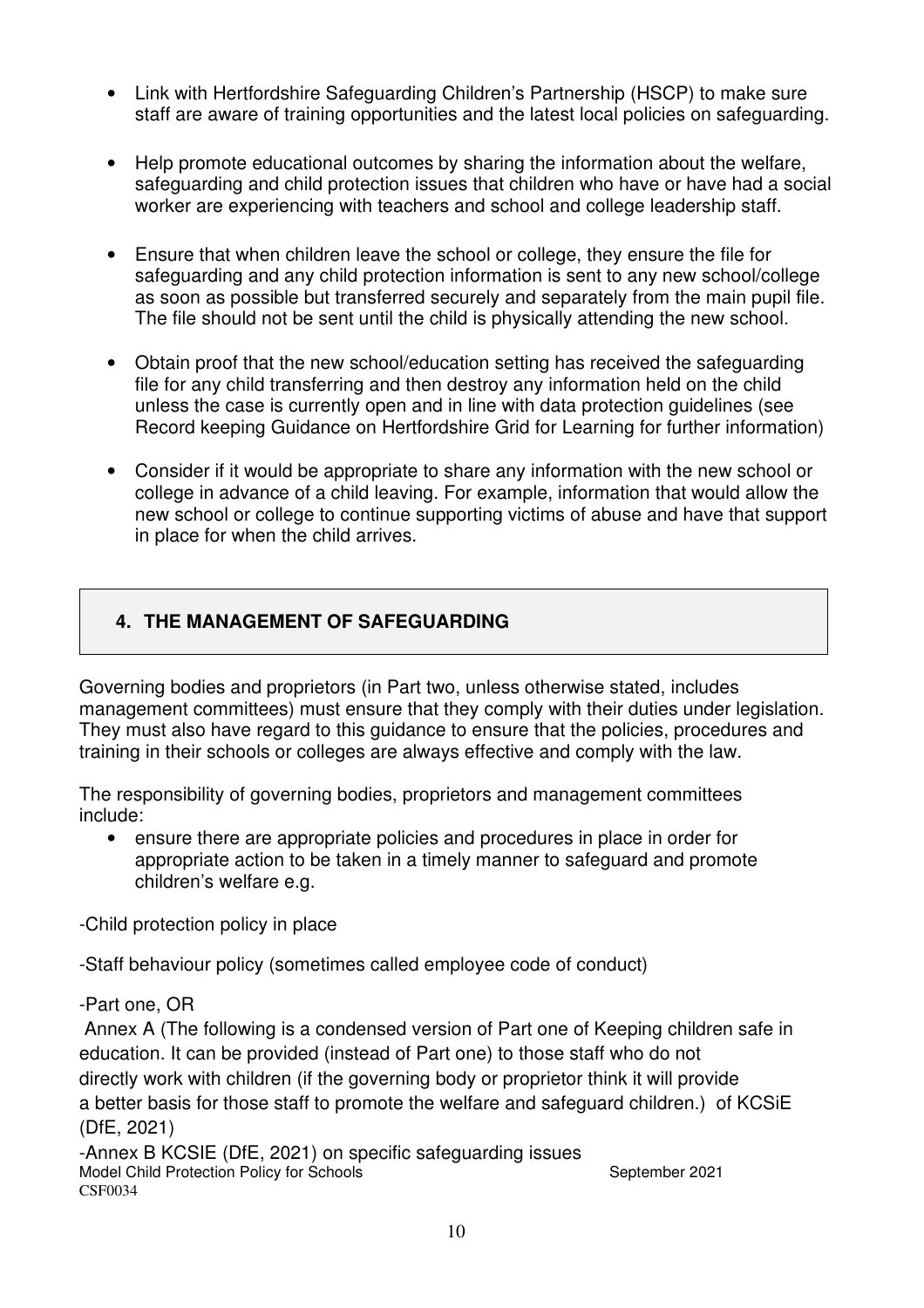-Information regarding the role and identity of the designated safeguarding lead (and any deputies), **should be provided to all staff on induction** 

• Governing bodies and proprietors should have a senior board level (or equivalent) lead to take **leadership** responsibility for their schools or college's safeguarding arrangements.

The nominated governor/ trustee for child protection is: Julie Noakes

The nominated Vice Chair of governors/ Trustees, management committee for child protection is: Chris Harrington

- Headteachers and principals should ensure that the above policies and procedures, adopted by governing bodies and proprietors, and particularly concerning referrals of cases of suspected abuse and neglect, are followed by all staff.
- Ensure that the school or college contributes to multi-agency working in line with statutory guidance **Working Together to Safeguard Children (DfE,2018).**
- New safeguarding partners and child death review partner arrangements are in place
- Should understand the local criteria for action and the local protocol for assessment and ensure they are reflected in their own policies and procedures. They should also be prepared to supply information as requested by the three safeguarding partners
- Schools and colleges should work with social care, the police, health services and other services to promote the welfare of children and protect them from harm. This includes providing a coordinated offer of early help when additional needs of children are identified and contributing to inter-agency plans to provide additional support to children subject to child protection plans.
- Ensuring arrangements are in place that set out clearly the and principles for sharing information within the school or college and with the three safeguarding partners, other organisations, agencies and practitioners as required.
- Ensure child protection files are transferred to the new school or college as soon as possible, ensuring secure transit, and confirmation of receipt should be obtained
- Ensure that all staff undergo child protection training (including online safety) at induction. The training should be regularly updated. Induction and training should be in line with advice from the local three safeguarding partners (HSCP) 3 years.
- Model Child Protection Policy for Schools September 2021 CSF0034 • All staff should receive regular safeguarding and child protection updates (for example, via email, e-bulletins, staff meetings) as required, and at least annually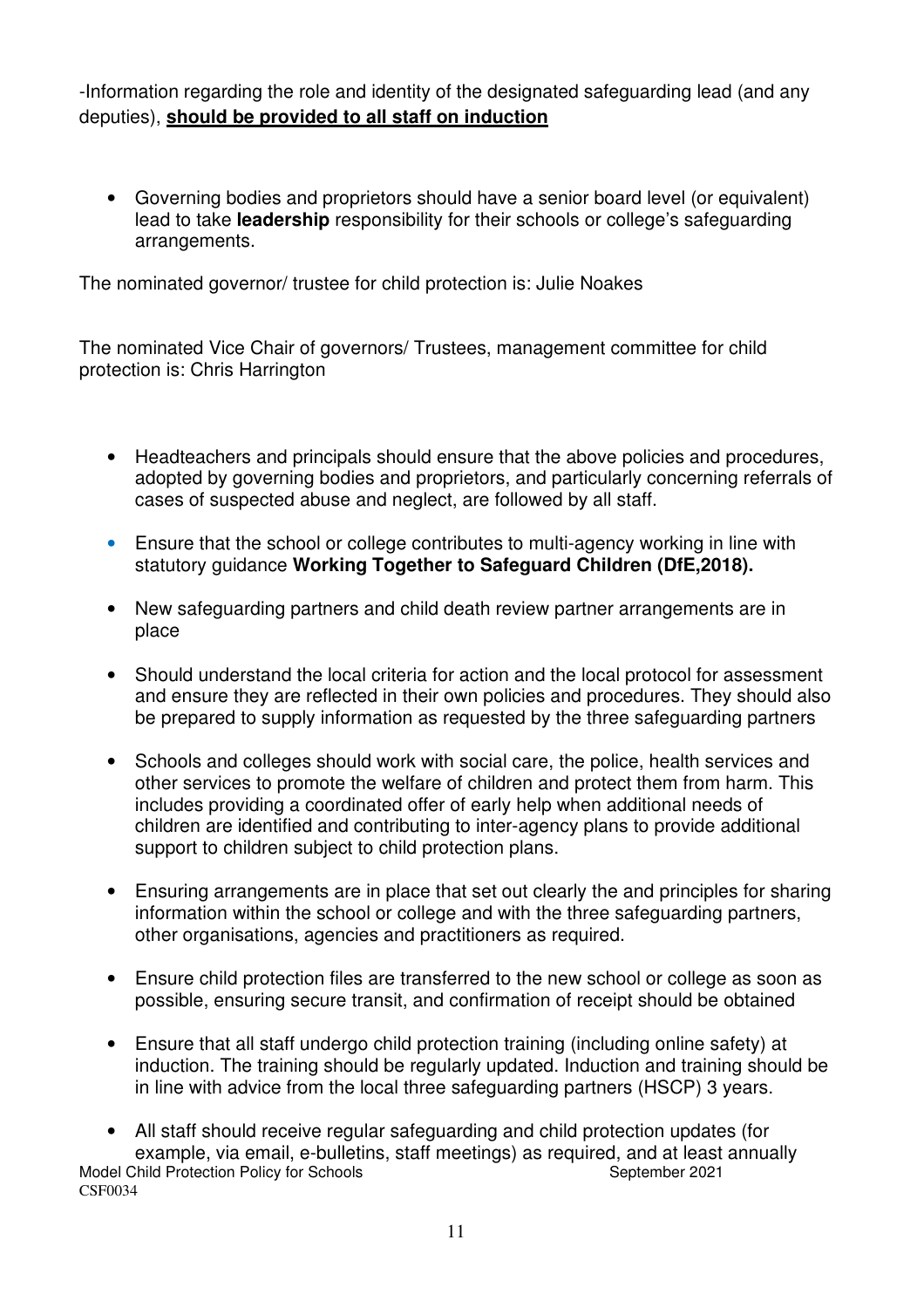- Opportunity should therefore be provided for staff to contribute to and shape safeguarding arrangements and child protection policy.
- Ensure that children are taught about safeguarding, including online safety. Schools should consider this as part of providing a broad and balanced curriculum. Education (for all primary pupils) and Relationships and Sex Education (for all secondary pupils) and Health Education (for all pupils in state-funded schools) Mandatory since September 2020.
- Governing bodies and proprietors should prevent people who pose a risk of harm from working with children by adhering to statutory responsibilities to check staff who work with children, taking proportionate decisions on whether to ask for any checks beyond what is required and ensuring volunteers are appropriately supervised.
- Ensure school have written recruitment and selection policies and procedures in place and at least one of the persons who conducts an interview has completed safer recruitment training
- Should ensure there are procedures in place (as described in part 4 of KCSiE) to manage concerns and allegations against staff including volunteers and supply staff
- There must be procedures in place to make a referral to the Disclosure and Barring Service (DBS) if a person in regulated activity has been dismissed or removed due to safeguarding concerns or would have been had they not resigned. (refer to Type of DBS checks in KCSiE (DfE 2021) pg. 57
- All staff should be clear about their school's or college's policy and procedures with regard to peer on peer abuse.
- Where there is a safeguarding concern, ensure the child's wishes and feelings are taken into account when determining what action to take and what services to provide. Systems should be in place for children to express their views and give feedback. Ultimately, all systems and processes should operate with the best interests of the child at heart.
- Ensuring that all of the DSLs, including deputies, should undergo formal child protection training every two years, in line with KCSIE and HSCP procedures, and receive regular, at least annual, safeguarding updates via e-bulletins, meeting other DSLs, or taking time to read and digest safeguarding developments, for example.
- Prioritising the welfare of children and young people and creating a culture where staff are confident to challenge senior leaders over any safeguarding concerns
- Ensuring appropriate filters and appropriate monitoring systems are in place to safeguard children from potentially harmful and inappropriate online material. Additional information to support governing bodies and proprietors is provided in Part 2 of KCSiE (DfE 2021).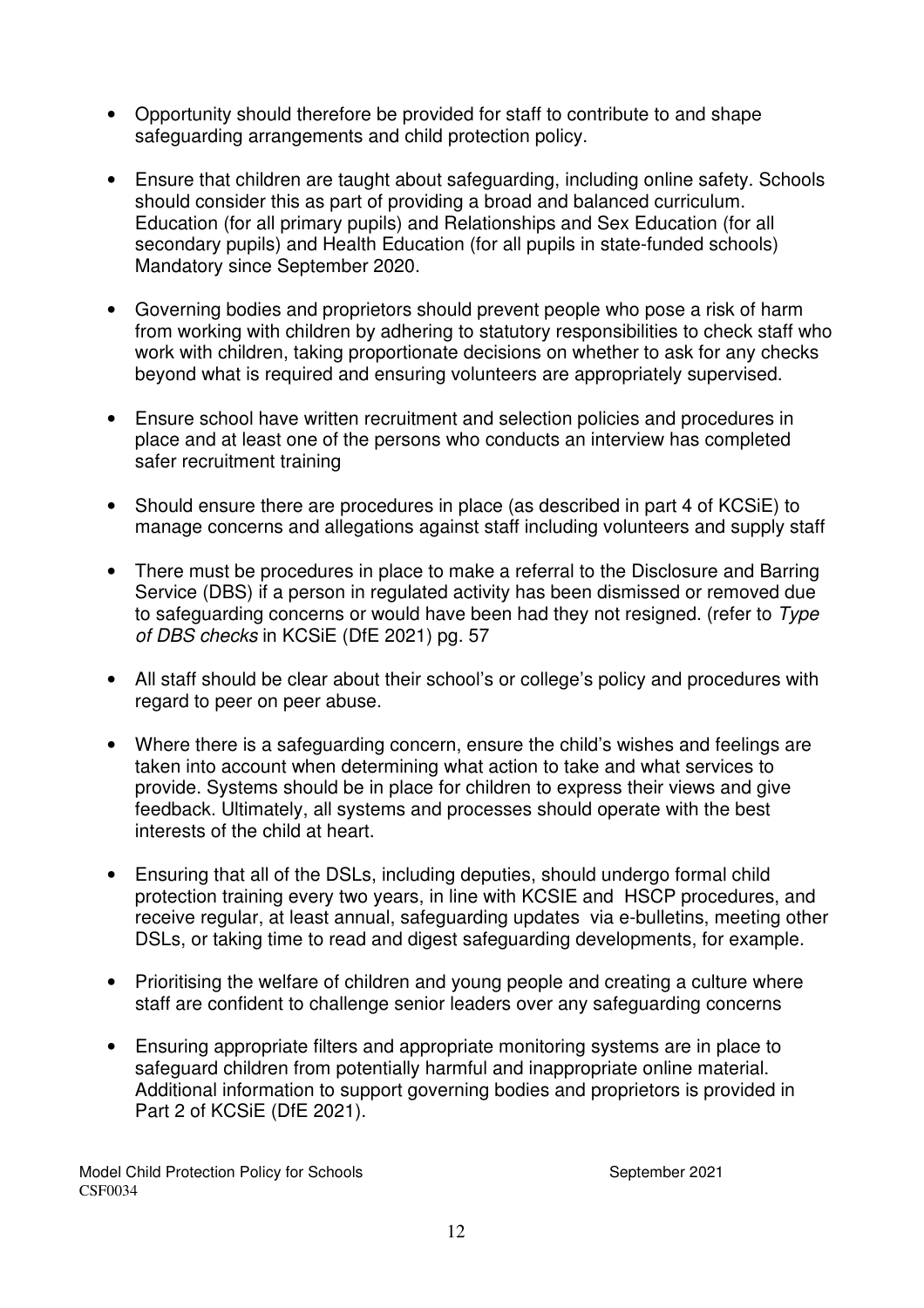# **5. WHEN TO BE CONCERNED**

Knowing what to look for is vital for the early identification of abuse and neglect. All staff should be aware of the Indicators of abuse and neglect so that they are able to identify cases of children who may be in need of help or protection.

**Abuse:** a form of maltreatment of a child. Somebody may abuse or neglect a child by inflicting harm or by failing to act to prevent harm. Children may be abused in a family or in an institutional or community setting by those known to them or, more rarely, by others. Abuse can take place wholly online, or technology maybe used to facilitate offline abuse. Children maybe abused by an adult or adults or by another child or children.

#### **Physical abuse**

A form of abuse which may involve hitting, shaking, throwing, poisoning, burning or scalding, drowning, suffocating or otherwise causing physical harm to a child. Physical harm may also be caused when a parent or carer fabricates the symptoms of, or deliberately induces, illness in a child.

| Indicators in a child/ young person                                                       |                                                                |  |  |
|-------------------------------------------------------------------------------------------|----------------------------------------------------------------|--|--|
| Bruises – shape, grouping, site, repeat or<br>multiple                                    | Withdrawal from physical contact                               |  |  |
| Bite-marks – site and size<br>Burns and Scalds – shape, definition, size,<br>depth, scars | Aggression towards others, emotional and<br>behaviour problems |  |  |
| Improbable, conflicting explanations for<br>injuries or unexplained injuries              | Frequently absent from school                                  |  |  |
| Untreated injuries                                                                        | Admission of punishment which appears<br>excessive             |  |  |
| Injuries on parts of body where accidental<br>injury is unlikely                          | <b>Fractures</b>                                               |  |  |

Repeated or multiple injuries Fabricated or induced illness

#### **Emotional abuse**

The persistent emotional maltreatment of a child such as to cause severe and adverse effects on the child's emotional development. It may involve conveying to a child that they are worthless or unloved, inadequate, or valued only insofar as they meet the needs of another person. It may include not giving the child opportunities to express their views, deliberately silencing them or 'making fun' of what they say or how they communicate. It may feature age or developmentally inappropriate expectations being imposed on children. These may include interactions that are beyond a child's developmental capability as well as overprotection and limitation of exploration and learning or preventing the child from participating in normal social interaction. It may involve seeing or hearing the ill-treatment of another. It may involve serious bullying (including cyberbullying),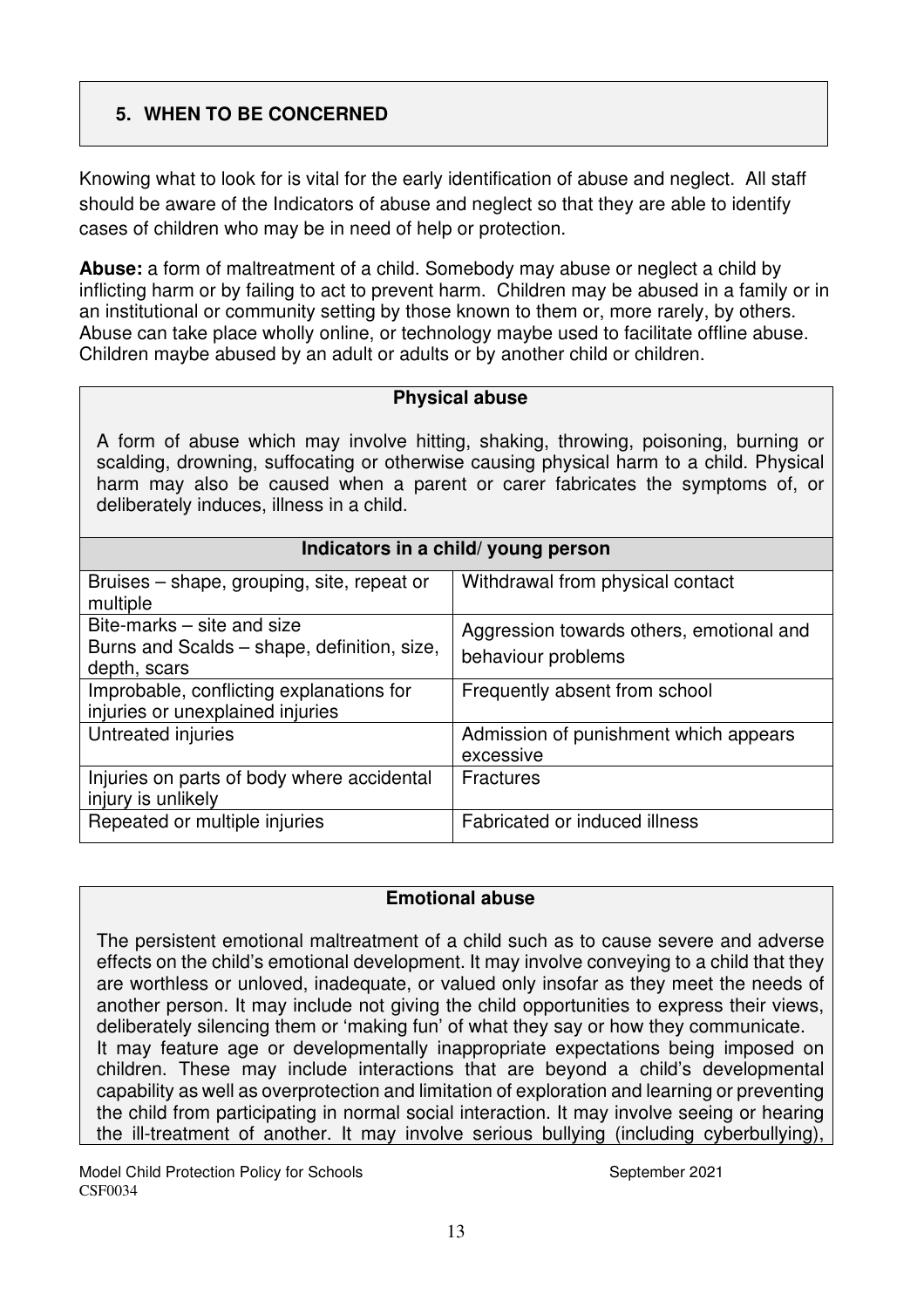causing children frequently to feel frightened or in danger, or the exploitation or corruption of children. Some level of emotional abuse is involved in all types of maltreatment of a child, although it may occur alone.

| Indicators in a child/ young person                                |                                                                                        |  |  |
|--------------------------------------------------------------------|----------------------------------------------------------------------------------------|--|--|
| Self-harm                                                          | Over-reaction to mistakes / Inappropriate<br>emotional responses                       |  |  |
| Chronic running away                                               | Abnormal or indiscriminate attachment                                                  |  |  |
| Drug/solvent abuse                                                 | Low self-esteem                                                                        |  |  |
| Compulsive stealing                                                | Extremes of passivity or aggression                                                    |  |  |
| Makes a disclosure                                                 | Social isolation - withdrawn, a 'loner'<br>Frozen watchfulness particularly pre school |  |  |
| Developmental delay                                                | Depression                                                                             |  |  |
| Neurotic behaviour (e.g. rocking, hair<br>twisting, thumb sucking) | Desperate attention-seeking behaviour                                                  |  |  |

#### **Neglect**

The persistent failure to meet a child's basic physical and/or psychological needs, likely to result in the serious impairment of the child's health or development. Neglect may occur during pregnancy, for example, as a result of maternal substance abuse. Once a child is born, neglect may involve a parent or carer failing to: provide adequate food, clothing and shelter (including exclusion from home or abandonment); protect a child from physical and emotional harm or danger; ensure adequate supervision (including the use of inadequate care-givers); or ensure access to appropriate medical care or treatment. It may also include neglect of, or unresponsiveness to, a child's basic emotional needs.

#### **Indicators in a child/ young person**

| Failure to thrive - underweight, small       | Low self-esteem                          |  |
|----------------------------------------------|------------------------------------------|--|
| stature                                      |                                          |  |
|                                              |                                          |  |
| Dirty and unkempt condition                  | Inadequate social skills and poor        |  |
|                                              | socialisation                            |  |
| Inadequately clothed                         | Frequent lateness or non-attendance at   |  |
|                                              | school                                   |  |
| Dry sparse hair                              | Abnormal voracious appetite at school or |  |
|                                              |                                          |  |
|                                              | nursery                                  |  |
| Untreated medical problems                   | Self-harming behaviour                   |  |
| Red/purple mottled skin, particularly on the | <b>Constant tiredness</b>                |  |
| hands and feet, seen in the winter due to    |                                          |  |
| cold                                         |                                          |  |
|                                              |                                          |  |
| Swollen limbs with sores that are slow to    | Disturbed peer relationships             |  |
| heal, usually associated with cold injury    |                                          |  |

#### **Sexual abuse**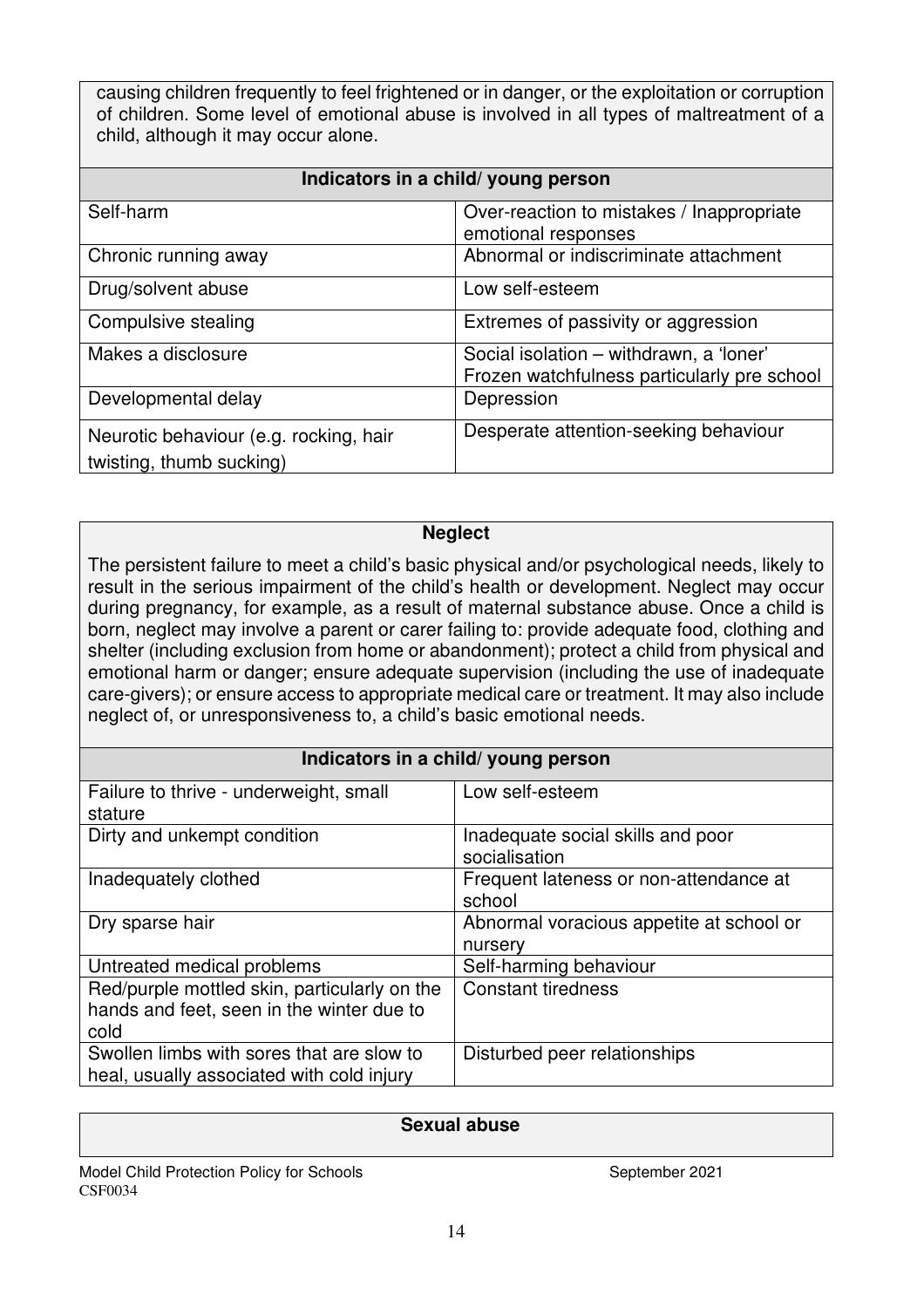Involves forcing or enticing a child or young person to take part in sexual activities, not necessarily involving violence, whether or not the child is aware of what is happening. The activities may involve physical contact, including assault by penetration (for example rape or oral sex) or non-penetrative acts such as masturbation, kissing, rubbing, and touching outside of clothing. They may also include non-contact activities, such as involving children in looking at, or in the production of, sexual images, watching sexual activities, encouraging children to behave in sexually inappropriate ways, or grooming a child in preparation for abuse. Sexual abuse can take place online, and technology can be used to facilitate offline abuse. Sexual abuse is not solely perpetrated by adult males. Women can also commit acts of sexual abuse, as can other children. The sexual abuse of children by other children is a specific safeguarding issue (also known as peer on peer abuse) in education and all staff should be aware of it and of their school or colleges policy and procedures for dealing with it.

| Indicators in a child/ young person                                                     |                                             |  |  |
|-----------------------------------------------------------------------------------------|---------------------------------------------|--|--|
| Self-harm - eating disorders, self-mutilation   Poor self-image, self-harm, self-hatred |                                             |  |  |
| and suicide attempts                                                                    |                                             |  |  |
| Running away from home                                                                  | Inappropriate sexualised conduct            |  |  |
| Reluctant to undress for PE                                                             | Withdrawal, isolation or excessive worrying |  |  |
| Pregnancy                                                                               | Sexual knowledge or behaviour               |  |  |
|                                                                                         | inappropriate to age/stage of development,  |  |  |
|                                                                                         | or that is unusually explicit               |  |  |
| Inexplicable changes in behaviour, such as                                              | Poor attention / concentration (world of    |  |  |
| becoming aggressive or withdrawn                                                        | their own)                                  |  |  |
| Pain, bleeding, bruising or itching in genital                                          | Sudden changes in schoolwork habits,        |  |  |
| and /or anal area                                                                       | become truant                               |  |  |
| Sexually exploited or indiscriminate choice                                             |                                             |  |  |
| of sexual partners                                                                      |                                             |  |  |

If staff have any concerns about a child's welfare, they should act on them immediately. If staff have a concern, they should follow this policy and speak to the DSL/DDSL. The DSL/DDSL are most likely to have a complete safeguarding picture and be the most appropriate person to advise on the response to a safeguarding concern.

#### **Any staff member should be able to make a Child Protection Contact Referral to Children's Services if necessary.**

All staff should be aware of the process for making Child Protection Contact Referrals to Children's Services for statutory assessments under the Children Act 1989, especially section 17 (children in need) and section 47 (a child suffering, or likely to suffer, significant harm - from abuse or neglect) that may follow a Contact Referral, along with the role they might be expected to play in such assessments.

Staff should not assume a colleague or another professional will take action and share information that might be critical in keeping children safe. They should be mindful that early information sharing is vital for effective identification, assessment and allocation of appropriate service provision.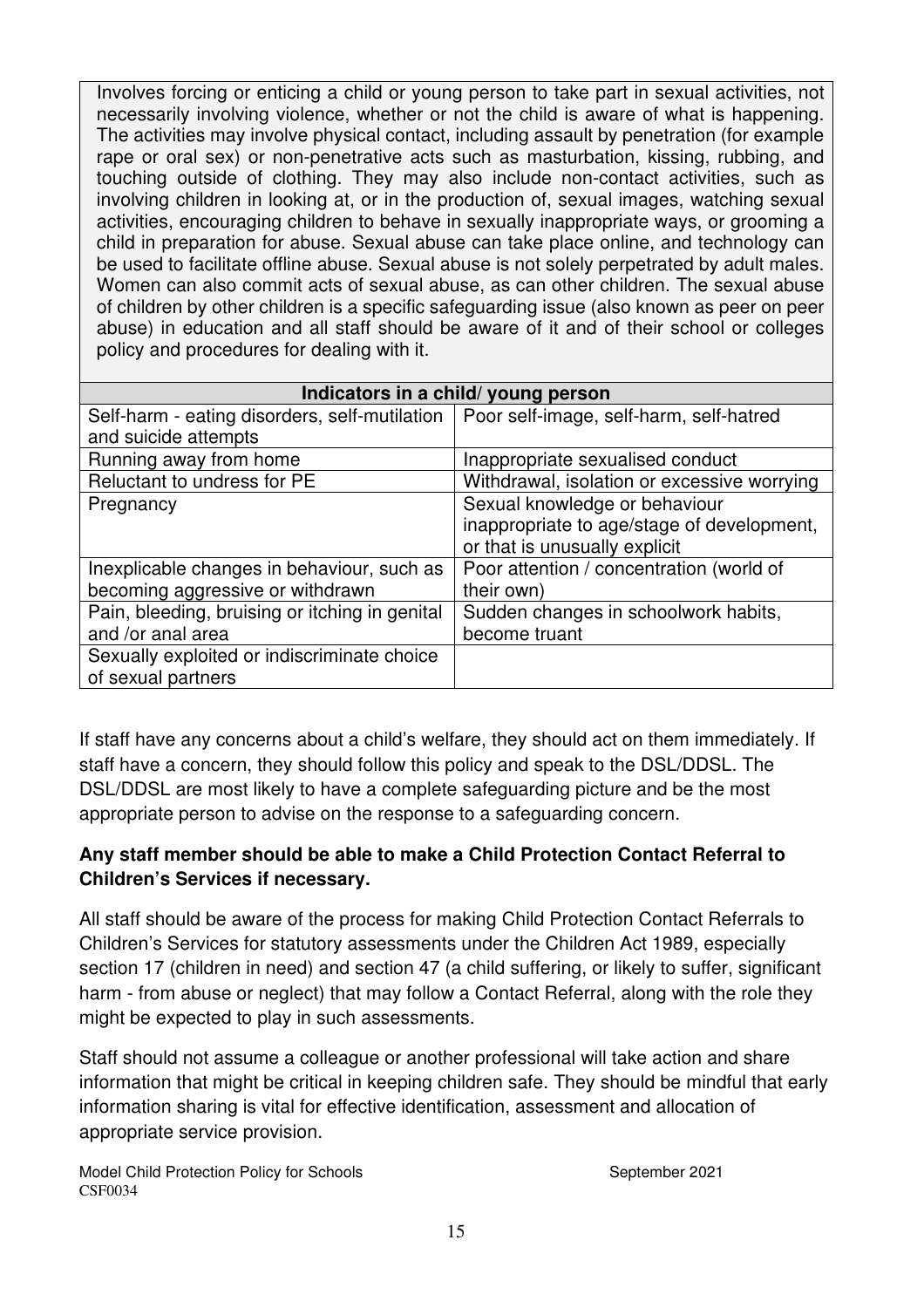#### **Options will then include:**

- Managing any support for the child internally via the school or college's own pastoral support processes.
- Completing a Families First Assessment or making a request for early help support.
- A Child Protection Contact Referral for statutory services, for example as the child might be in need of services, or suffering / likely to suffer significant harm from abuse or neglect.

#### **Extra Familial Harm (formerly contextual Safeguarding)**

Safeguarding incidents and/or behaviours can be associated with factors outside the school or college and/or can occur between children outside the school or college. All staff, but especially the DSLs and their Deputies should be considering the context within which such incidents and/or behaviours occur. This is known as contextual safeguarding, which simply means assessments of children should consider whether wider environmental factors are present in a child's life that are a threat to their safety and/or welfare.

#### **A child centred and coordinated approach to safeguarding**

Safeguarding and promoting the welfare of children is **everyone's responsibility.** In order to fulfil this responsibility effectively, each professional should make sure their approach is **child centred**. This means that they should consider, at all times, what is in the best interests of the child.

Schools and colleges and their staff form part of the wider safeguarding system for children. This system is based on the principle of providing help for families to stay together where it is safe for the children to do so, and looking at alternatives where it is not, whilst acting in the **best interests** of the child at all times.

#### **Children who may require early help (known as Families First in Hertfordshire)**

Families First is Hertfordshire's strategy for early help for families. A directory of early help services is available at www.hertfordshire.gov.uk/familiesfirst which will help practitioners and families find information and support to prevent escalation of needs and crisis.

All staff should be aware of the **early help process**, and understand their role in identifying emerging problems, sharing information with other professionals to support early identification and assessment of a child's needs. It is important for children to receive the right help at the right time to address risks and prevent issues escalating. This also includes staff monitoring the situation and feeding back to the DSL any ongoing/escalation of concerns so that consideration can be given to a Child Protection Contact Referral to Children's Services if the child's situation doesn't appear to be improving.

If early help is appropriate, the DSL or a Deputy will generally lead on liaising with other agencies and setting up a Families First Assessment as appropriate.

#### **Any child may benefit from early help, but all school and college staff should be particularly alert to the potential need for early help for a child who:**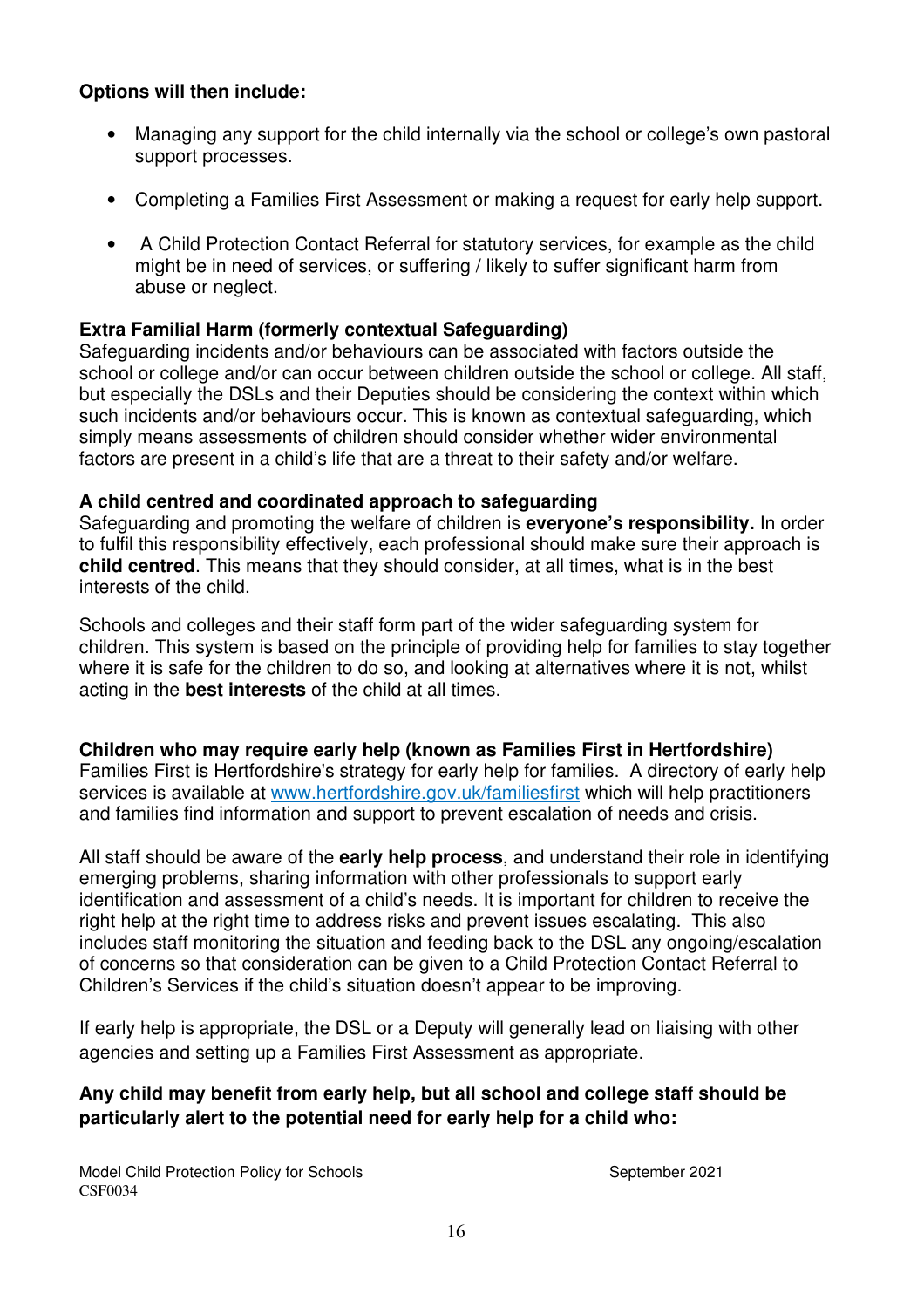- has special educational needs (whether or not they have a statutory Education, Health and Care Plan);
- has a mental health need;
- is a young carer;
- is showing signs of being drawn in to anti-social or criminal behaviour, including gang involvement and association with organised crime groups or county lines;
- is frequently missing/goes missing from care or from home;
- is at risk of modern slavery, trafficking, sexual or criminal exploitation;
- is at risk of being radicalised or exploited;
- has a family member in prison, or is affected by parental offending;
- is in a family circumstance presenting challenges for the child, such as drug and alcohol misuse, adult mental health issues and domestic abuse;
- is misusing drugs or alcohol themselves;
- has returned home to their family from care;
- is at risk of 'honour'-based abuse such as Female Genital Mutilation or Forced Marriage:
- is a privately fostered child; and
- is persistently absent from education, including persistent absences for part of the school day.

School and college staff members should be aware of the main categories of maltreatment: **physical abuse, emotional abuse, sexual abuse and neglect** as well as being aware of the indicators of maltreatment and **specific safeguarding issues** so that they are able to identify cases of children who may be in need of help or protection.

#### **Children with special educational needs and disabilities:**

Additional barriers can exist when recognising abuse and neglect in this group of children. This can include:

- Assumptions that indicators of possible abuse such as behaviour, mood and injury relate to the child's impairment without further exploration.
- Assumptions that children with SEN and disabilities can be disproportionally impacted by things like bullying- without outwardly showing any signs.
- Communication barriers and difficulties.
- $\cdot$  Reluctance to challenge carers, (professionals may over empathise with carers because of the perceived stress of caring for a disabled child).
- $\div$  Disabled children often rely on a wide network of carers to meet their basic needs and therefore the potential risk of exposure to abusive behaviour can be increased.
- $\div$  A disabled child's understanding of abuse.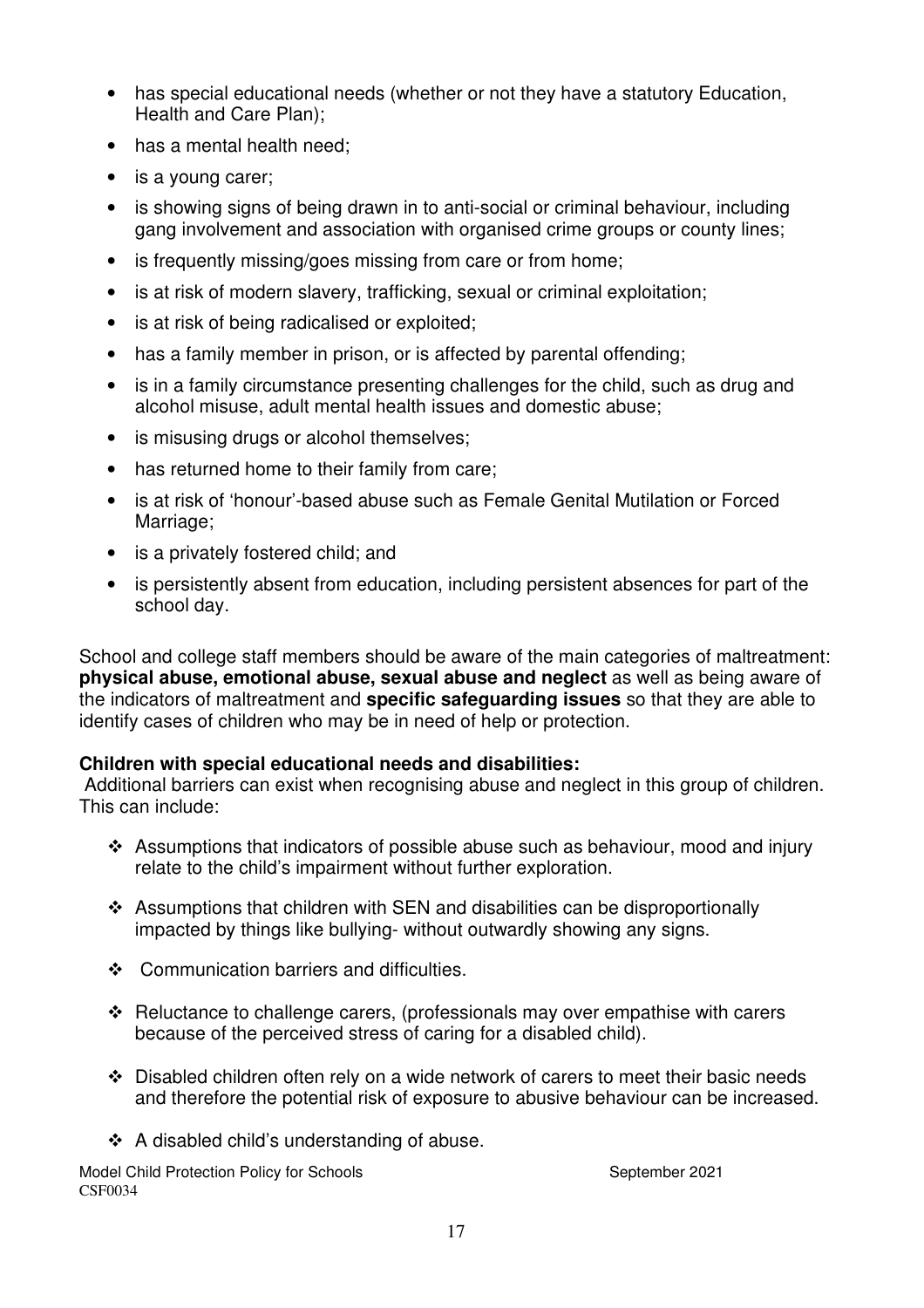- Lack of choice/ participation.
- ❖ Isolation.

## **Peer on peer abuse (child on child)**

**All** staff should be aware that safeguarding issues can manifest themselves via peer on peer abuse. This is most likely to include, but may not be limited to:

• Bullying (including cyberbullying).

• Physical abuse such as hitting, kicking, shaking, biting, hair pulling, or otherwise causing physical harm.

• Sexual violence, such as rape, assault by penetration and sexual assault.

• Sexual harassment, such as sexual comments, remarks, jokes and online sexual harassment, which may be stand-alone or part of a broader pattern of abuse.

• Up-skirting, which typically involves taking a picture under a person's clothing without them knowing, with the intention of viewing their genitals or buttocks to obtain sexual gratification, or cause the victim humiliation, distress or alarm.

- Sexting (also known as sharing nudes or semi-nudes).
- Initiation/hazing type violence and rituals.

All staff should be aware that abuse is abuse and peer on peer abuse will never be tolerated or passed off as "banter", "just having a laugh" or "part of growing up". Furthermore, they should recognise the gendered nature of peer on peer abuse (i.e. that it is more likely that girls will be victims and boys' perpetrators), but that all peer on peer abuse is unacceptable and will be taken seriously.

In order to minimise the risk of peer on peer abuse the school:

- Provides a developmentally appropriate PSHE and RSE curriculum which develops pupils' understanding of acceptable behaviour and keeping themselves safe. (Examples should be listed here)
- Have systems in place for any student to raise concerns with staff, knowing that they will be listened to, believed and valued. (Examples should be listed here)
- Ensure victims, perpetrators and any other child affected by peer on peer abuse will be supported (state process/examples))
- Develops robust risk assessments where appropriate (e.g. Using the Risk Assessment Management Plan and Safety and Support Plan tools).
- Have relevant policies in place (e.g. behaviour policy).

Where there is an allegation or concern that a child has abused others, Section 4.4 of the Hertfordshire Safeguarding Children Partnership Procedures Manual, 'Children Who Abuse Others':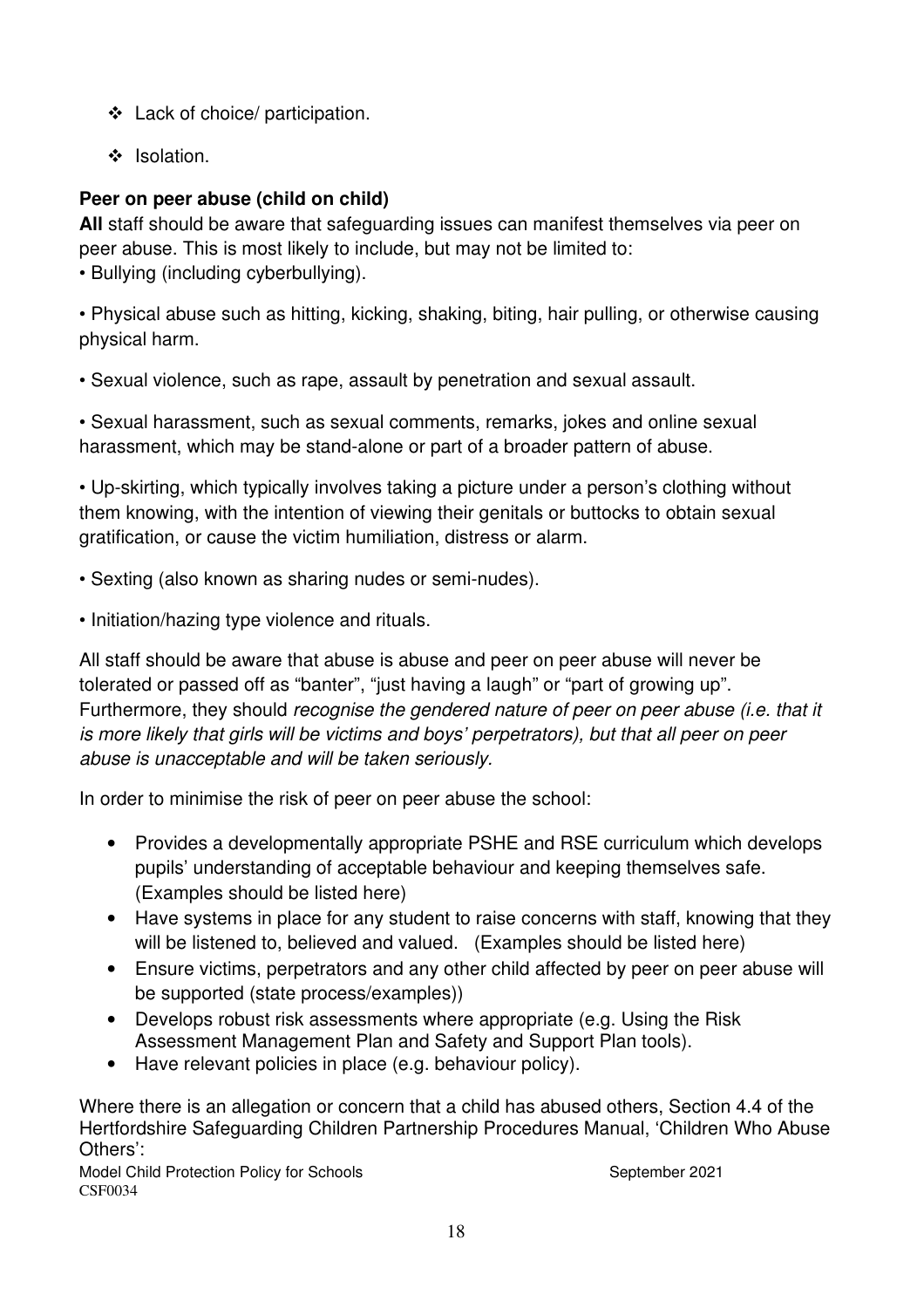#### **http://hertsscb.proceduresonline.com/chapters/p\_chil\_abuse.html**

Staff should also refer to Part five of KCSiE (DfE 2021) – '**Child on child sexual violence and sexual harassment':**

**https://www.gov.uk/government/publications/keeping-children-safe-in-education--2**

#### **Serious violence**

All staff should be aware of indicators, which may signal that children are at risk from, or are involved with serious violent crime.

- Increased absence from school
- Change in friendships or relationships with older individuals or groups
- Significant decline in performance
- Signs of self-harm or significant change in wellbeing
- Signs of assault or unexplained injuries
- Unexplained gifts/new possessions

Also refer to **Schools Toolkit** the characteristics of young peoples' vulnerability to CSE and CCE on the HGFL;**https://thegrid.org.uk/safeguarding-and-child-protection/childprotection/specific-safeguarding-issues/child-sexual-and-criminal-exploitation**

#### **Child Sexual Exploitation (CSE) and Child Criminal Exploitation (CCE)**

Both CSE and CCE are forms of abuse and both occur where an individual or group takes advantage of an imbalance in power to coerce, manipulate or deceive a child into sexual or criminal activity. Whilst age may be the most obvious, this power imbalance can also be due to a range of other factors including gender, sexual identity, cognitive ability, physical strength, status, and access to economic or other resources. In some cases, the abuse will be in exchange for something the victim needs or wants and/or will be to the financial benefit or other advantage (such as increased status) of the perpetrator or facilitator. The abuse can be perpetrated by individuals or groups, males or females, and children or adults. The abuse can be a one-off occurrence or a series of incidents over time and range from opportunistic to complex organised abuse. It can involve force and/or enticementbased methods of compliance and may, or may not, be accompanied by violence or threats of violence. Victims can be exploited even when activity appears consensual and it should be noted exploitation as well as being physical can be facilitated and/or take place online. More information include definitions and indicators are included in Annex B KCSiE DfE 2021.

#### **Mental Health**

All staff should be aware that mental health problems can, in some cases, be an indicator that a child has suffered or is at risk of suffering abuse, neglect or exploitation. Only appropriate trained professionals should attempt to make a diagnosis of a mental health problem. Staff however, are well placed to observe children day-to-day and identify those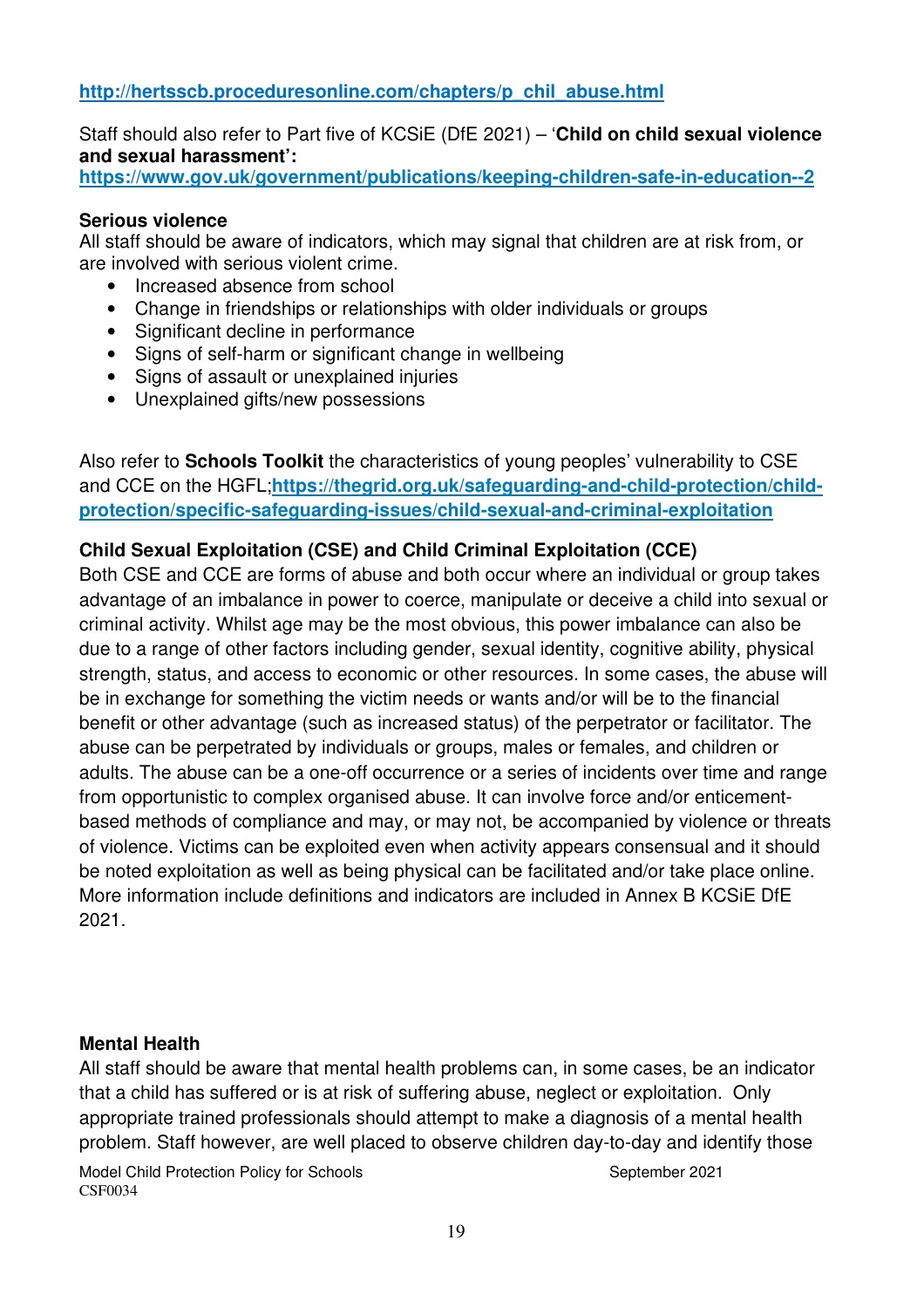whose behaviour suggests that they may be experiencing a mental health problem or be at risk of developing one.

If staff have a mental health concern about a child that is also a safeguarding concern, immediate action should be taken by following the procedures in this policy and speaking to the schools DSL.

#### **Prevent: Safeguarding Children and Young People from Radicalisation**

Children can be vulnerable to extreme ideologies and radicalisation. Similar to protecting children from other forms of harm and abuse, protecting children from radicalisation must be part of all school and college safeguarding approaches.

All schools and colleges are subject to the Prevent Duty under Section 26 of the Counter Terrorism and Security Act 2015 (the CTSA 2015), in the exercise of their functions to have "due regard to the need to prevent people from being drawn into terrorism." Pg 133 KCSiE (DfE 2021).

There are signs and vulnerability factors that may indicate a child is susceptible to radicalisation or is in the process of being radicalised. It is possible to protect vulnerable people from extremist thinking and intervene to safeguard those at risk of radicalisation. Staff must be alert to changes in children's behaviour, which could indicate that they may be in need of Prevent support. They must act proportionately to the concern using the Prevent 'notice, check, share' approach, which may lead to the DSL making a Prevent referral.

Local Hertfordshire County Council guidance on Prevent is featured at 6.25 of the Hertfordshire Safeguarding Children's Partnership CP procedures **https://hertsscb.proceduresonline.com/chapters/p\_prevent\_guide.html**

Which outlines the specific duties in Hertfordshire. This guidance also features advice on making a Prevent referral. (please note at the time of writing this policy 6.25 of the HSCP CP procedures is under review)

#### **Domestic Abuse**

Domestic abuse is: any incident or pattern of incidents of controlling, coercive, threatening behaviour, violence or abuse between those aged 16 or over who are, or have been, intimate partners or family members regardless of gender or sexuality. The abuse can encompass but is not limited to psychological; physical; sexual; financial; and emotional.

All children can witness and be adversely affected by domestic abuse in the context of their home life where domestic abuse occurs between family members. See Appendix 4 for information regarding Operation Encompass.

#### **Medical Neglect**

**What is medical neglect?** 

# **(this applies to all children and young people irrespective of age/ability and gender)**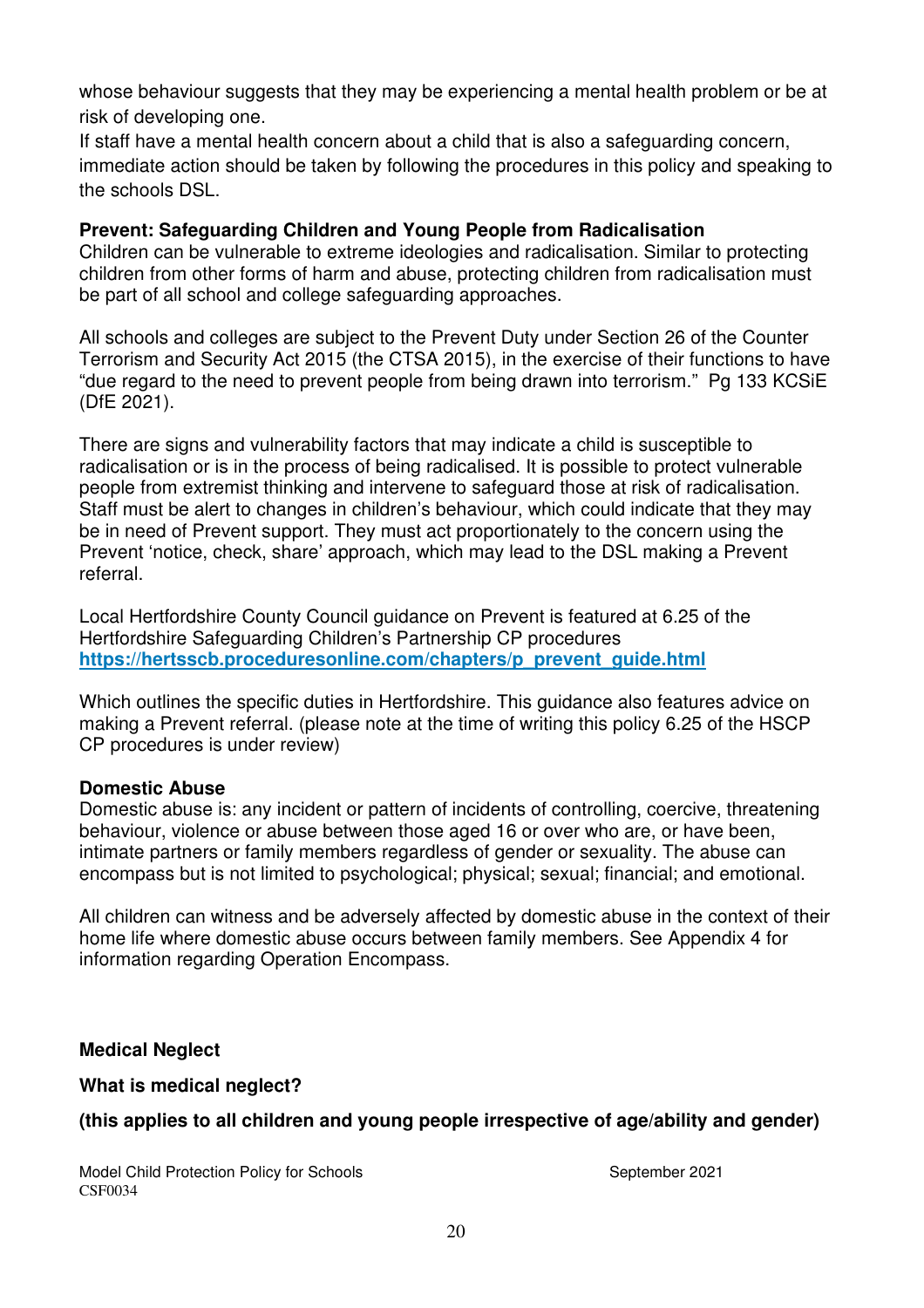**Medical neglect**: This involves carers' minimising or ignoring children's illness or health (including oral health) needs and failing to seek medical attention or administrating medication and treatments. (Horwath 2007)

In order to determine whether a child is being medically neglected, professionals need to consider:

- Severity the actual or estimated potential harm as well as the degree of harm involved.
- Likelihood of harm both the potential medical and psychological ramifications should be considered.
- Frequency measuring the frequency or chronicity of a problem.

(Dubowitz 1999)

# **What might I see (some examples)**

• **Dental Neglect-** defined by the British Society of Paediatric Dentistry as:

'...the persistent failure to meet a child's basic oral health needs, likely to result in the serious impairment of a child's oral or general health or development.' (Harris et al 2009)

- **Medication** (prescription or over the counter) being given or taken by a child outside dosing guidance or where there is an omission of giving/taking required medication.
- **Not being brought** to necessary health appointments (inadequate or delayed health care)
- **Non-adherence** to medical advice resulting in injury or worsening illness
- **A lack of treatment for mental health** causing health and emotional impairment
- **Parents** blocking/preventing children/YP from talking about their medical issues.
- **Disagreement between** parents or between parents and professionals resulting in the required treatment not being given/impact on the child/YP's health.

# **More information on the health impact of Neglect…**

For other forms of health neglect - such as **'Faltering Growth'** please see the **HSCP Neglect Procedures**

# **What can prevent practitioners from effectively responding to medical neglect?**

- Empathy with the parent allows them to overlook risks to the child
- Focus on parental/ family issues rather than impact on child
- Over-reliance on parents self-reporting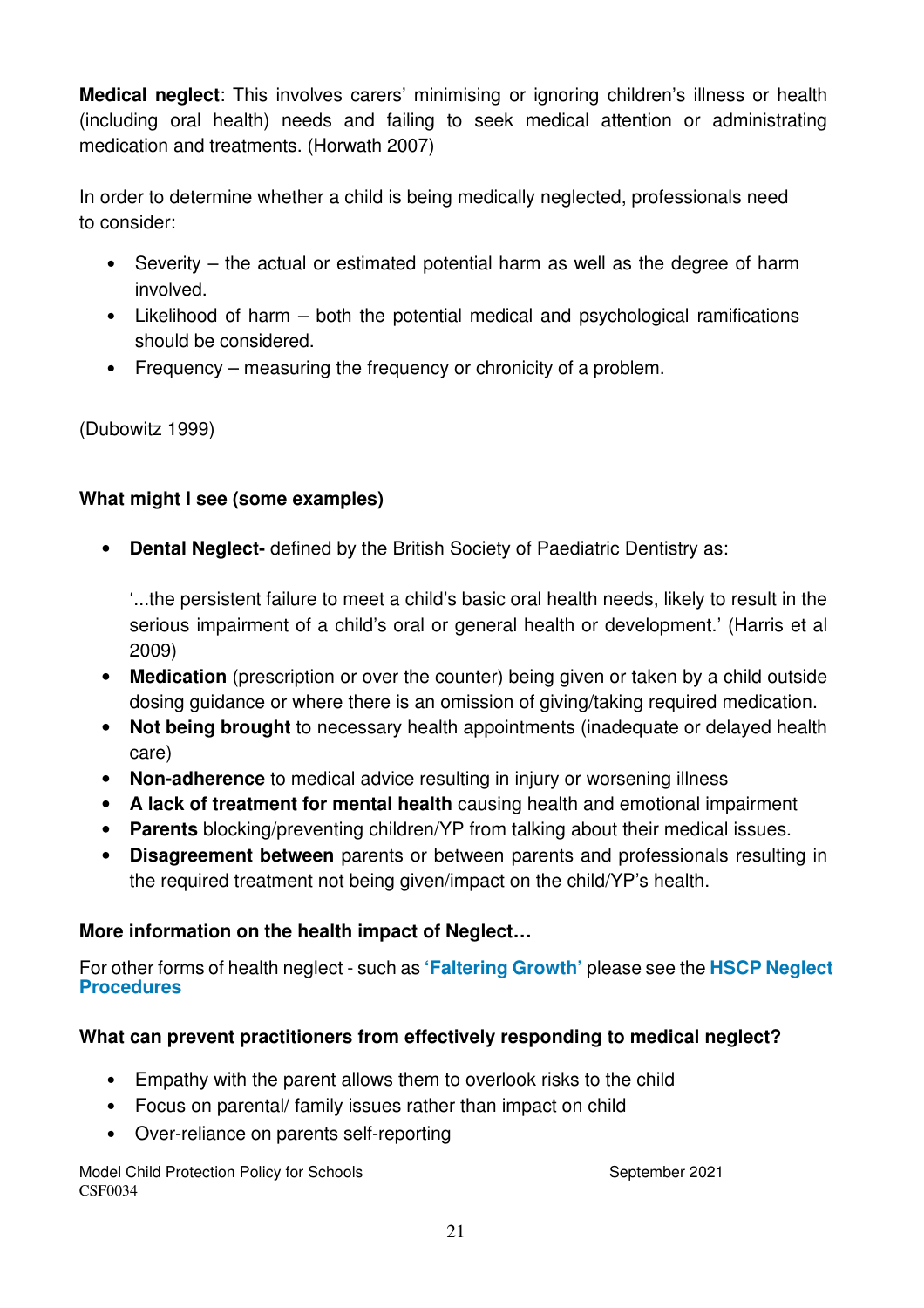- Non-medical practitioners may
- $\circ$  not fully understand the extent and complexity of the health issues
- $\circ$  feel more equipped to focus on other issues, rather than addressing medical conditions
- $\circ$  feel reassured that specialist medical staff are involved with the child, rather than seeing this as an indication of the severity of the medical condition

**NB: Cultural beliefs** are not an exemption for consideration of child abuse (neglect), however any beliefs should be explored and discussed with the parents first. Health have a legal process for immediate risk (refusal of immediate lifesaving treatment

# **How will I assess for medical neglect?**

Think about how this **will impact** on the child (always seek health or medical expertise)

|               | Risk of death and serious harm.                                     |  |  |
|---------------|---------------------------------------------------------------------|--|--|
| <b>High</b>   | Immediate referral                                                  |  |  |
| <b>Impact</b> | Strategy meeting must include the most appropriate<br>$\bullet$     |  |  |
|               | medical professional                                                |  |  |
|               | If left untreated this could lead to serious harm                   |  |  |
| <b>Medium</b> | Immediate referral                                                  |  |  |
| <b>Impact</b> | Any Strategy meeting must include the most appropriate<br>$\bullet$ |  |  |
|               | medical professional                                                |  |  |
|               | Some concerns where there could be a health impact on               |  |  |
| Low           | the child.                                                          |  |  |
|               | Engage with family and share information where                      |  |  |
| <b>Impact</b> | required e.g. HV/SHN to GP (Universal services or                   |  |  |
|               | consideration of early help support)                                |  |  |

#### **As practitioners, how can we respond effectively to medical neglect?**

- Use clear and explicit language in relation to risks associated with complex medical conditions.
- Seek expert advice from a medical Professional if you are not sure of the potential risks to the child (Details in contacts)
- Establish who the lead medical practitioner will be and what work has already been undertaken
- Ensure assessments are very clear about needs arising from medical conditions, and the risks associated with any failure by the parent to engage or comply with treatment.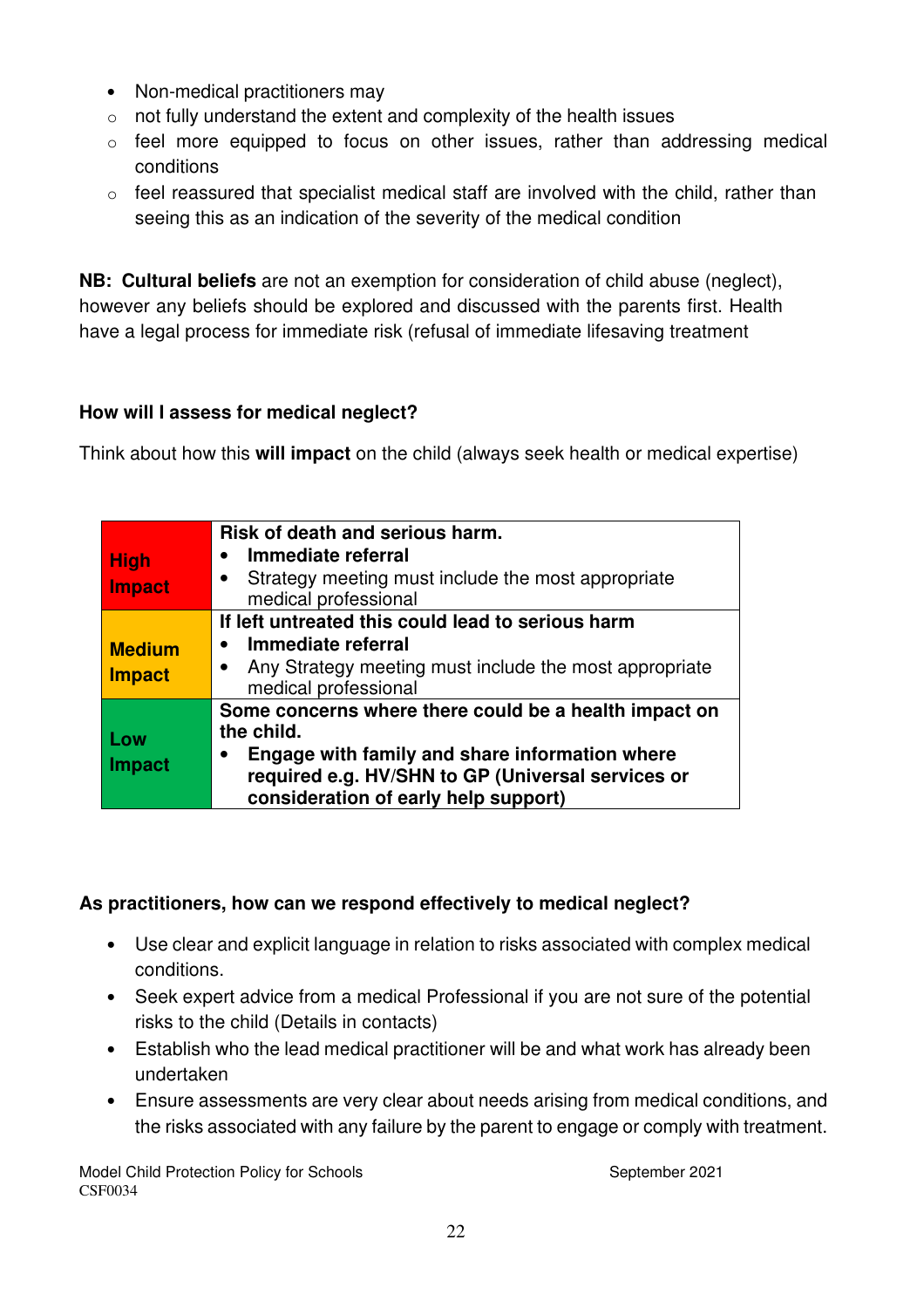- Always document your risk rating in any referral and ensure you receive a response.
- If you are unhappy with the response you get always seek advice from your safeguarding lead and escalate (HSCP Procedure)
- Use **understood** medical chronologies (see Appendix 1) and medication reviews where appropriate to support referrals to Children's Social Care and within assessments to provide clarity to all involved of the extent, pattern and severity of concern.
- Promote the use of discharge planning meetings for children with complex medical conditions including where there is a pattern of admissions to hospital,
- Think differently about the established term 'Did Not Attend' and consider it within a framework of 'Was Not Brought.' Consider the impact of not being brought on the child's treatment and potential safeguarding risks.
- The voice of the child and their lived experience needs to be evident in assessments, inform planning and be present in meetings.
- Be concerned if a parent places age-inappropriate expectation on the child to look after their own medical needs.
- **Maintain professional curiosity** and do not allow the empathy you feel for the parent to cloud your understanding of what impact their behaviour has on the child.
- Consider the need for a multi-agency
- meeting to develop a better shared understanding of the level of risk

# **Contacts**

**If you are concerned about medical neglect of a child, you should call the Hertfordshire Designated Safeguarding Children Nurse to find the most suitable medical person for you to speak to you. Tel: 01707 685349** 

# **6. DEALING WITH A DISCLOSURE**

If a child confides in a member of staff/volunteer and requests that the information is kept secret, it is important that the member of staff/volunteer tell the child in a manner appropriate to the child's age/stage of development that they cannot promise complete confidentiality – instead they must explain that they may need to pass information to other professionals to help keep the child or other children safe.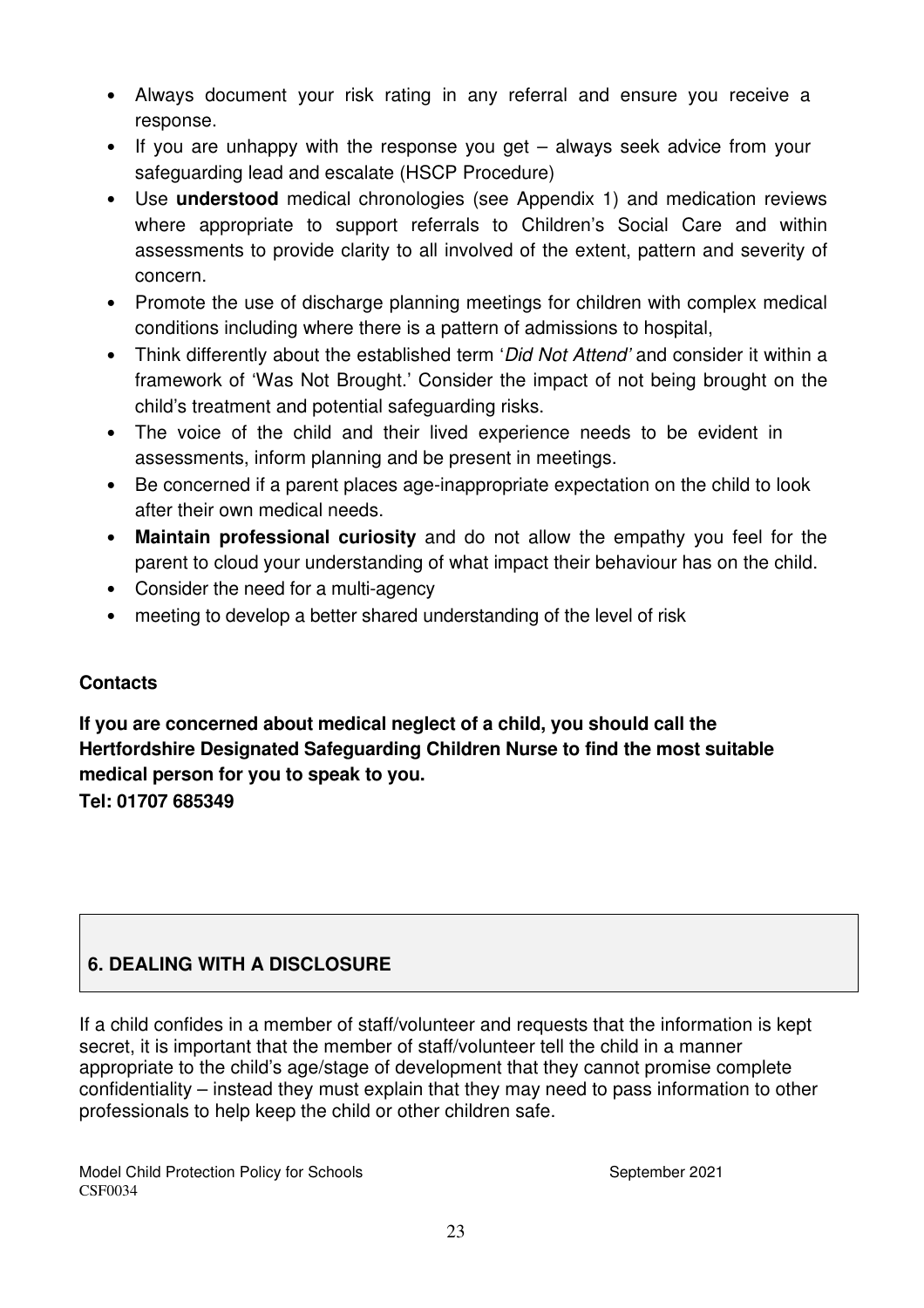If a child discloses that he or she has been abused in some way, the member of staff/volunteer should:

- Listen to what is being said without displaying shock or disbelief
- Accept what is being said
- Allow the child to talk freely
- Reassure the child, but not make promises which might not be possible to keep
- Never promise a child that they will not tell anyone as this may ultimately not be in the best interests of the child.
- Reassure him or her that what has happened is not his or her fault
- Stress that it was the right thing to tell
- Listen, only asking questions when necessary to clarify what is being said.
- Not criticise the alleged perpetrator
- Explain what has to be done next and who has to be told
- Make a written record (see Record Keeping)
- Pass the information to the DSL without delay (if a DSL or Deputy is not available, staff must inform a senior member of staff or complete a child protection contact referral if this disclosure indicates that the child may be at risk of immediate harm and/or have been suffered significant harm to ensure reporting to Police and/or Children's Services where necessary is not delayed)

#### **Third Party Disclosures**

Its everyone's responsibility to report concerns related to children and make referrals to Children Services and the Police if suspected that a child has been abused or is at risk of abuse.

Therefore, when safeguarding concerns are shared to the DSL in a school by a parent or member of the public, it is important to note that there is equal responsibility by the complainant to report the matter also directly rather than assume the responsibility is that of the school. If unsure of how to do this speak to the DSL / head teacher and they will advise accordingly.

#### **Support**

Dealing with a disclosure from a child, and safeguarding issues can be stressful. The member of staff/volunteer should, therefore, consider seeking support for him/herself and discuss this with the DSL.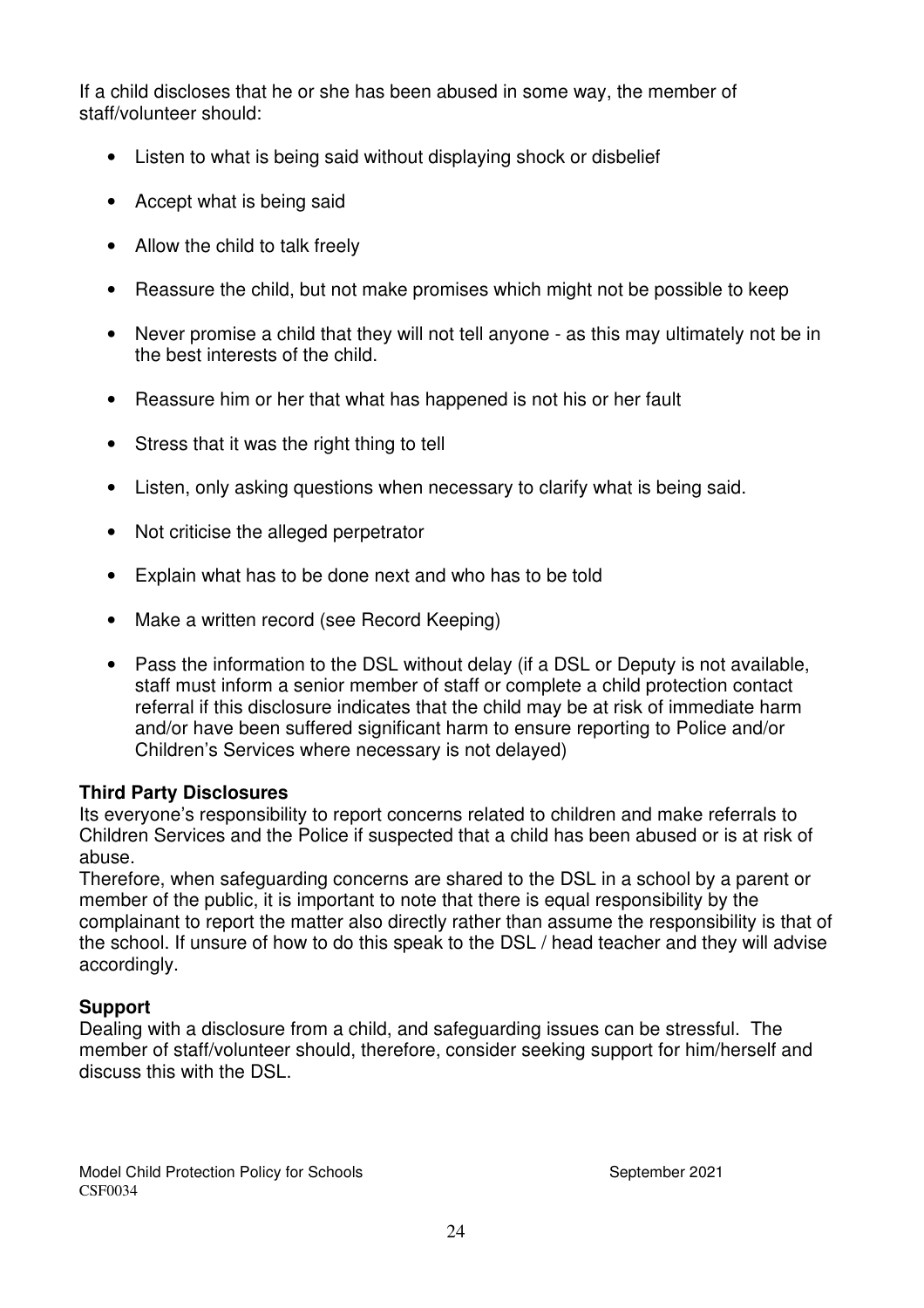**If a school /college staff member receives a disclosure about potential harm caused by another staff member, they should see section 11 of this policy– Allegations involving school staff/volunteers.** 

# **7. RECORD KEEPING**

All practitioners should be confident of the processing conditions under the Data Protection Act 2018 and the GDPR which allow them to store and share information for safeguarding purposes, including information, which is sensitive and personal, and should be treated as 'special category personal data'.

All concerns, discussions and decisions made and the reasons for those decisions should be recorded in writing. If in doubt about recording requirements staff should discuss with the DSL.

- Record as soon as possible after the conversation. Use the schools Child Protection Recording system which may be electronic or using a record of concern sheet. (proforma available on the Hertfordshire Grid for Learning (HGFL).
- Ensure the date, time, place is recorded, and any noticeable non-verbal behaviour and the words used by the child.
- Use the body map on the schools recording system or the proforma body map available on HGFL, to indicate the position of any injuries and a clear description of the injury.
- Record statements and observations rather than interpretations or assumptions.
- Do not destroy the original records in case they are needed by a court.
- All records need to be given to the DSL promptly. No copies should be retained by the member of staff or volunteer.

The DSL will ensure that all safeguarding records are managed in accordance with the Education (Pupil Information) (England) Regulations 2005.

Safeguarding records, The Herts Grid **https://thegrid.org.uk/safeguarding-and-child-protection/childprotection/safeguarding-records**

# **8. CONFIDENTIALITY**

Safeguarding children raises issues of confidentiality that must be clearly understood by all staff/volunteers in schools.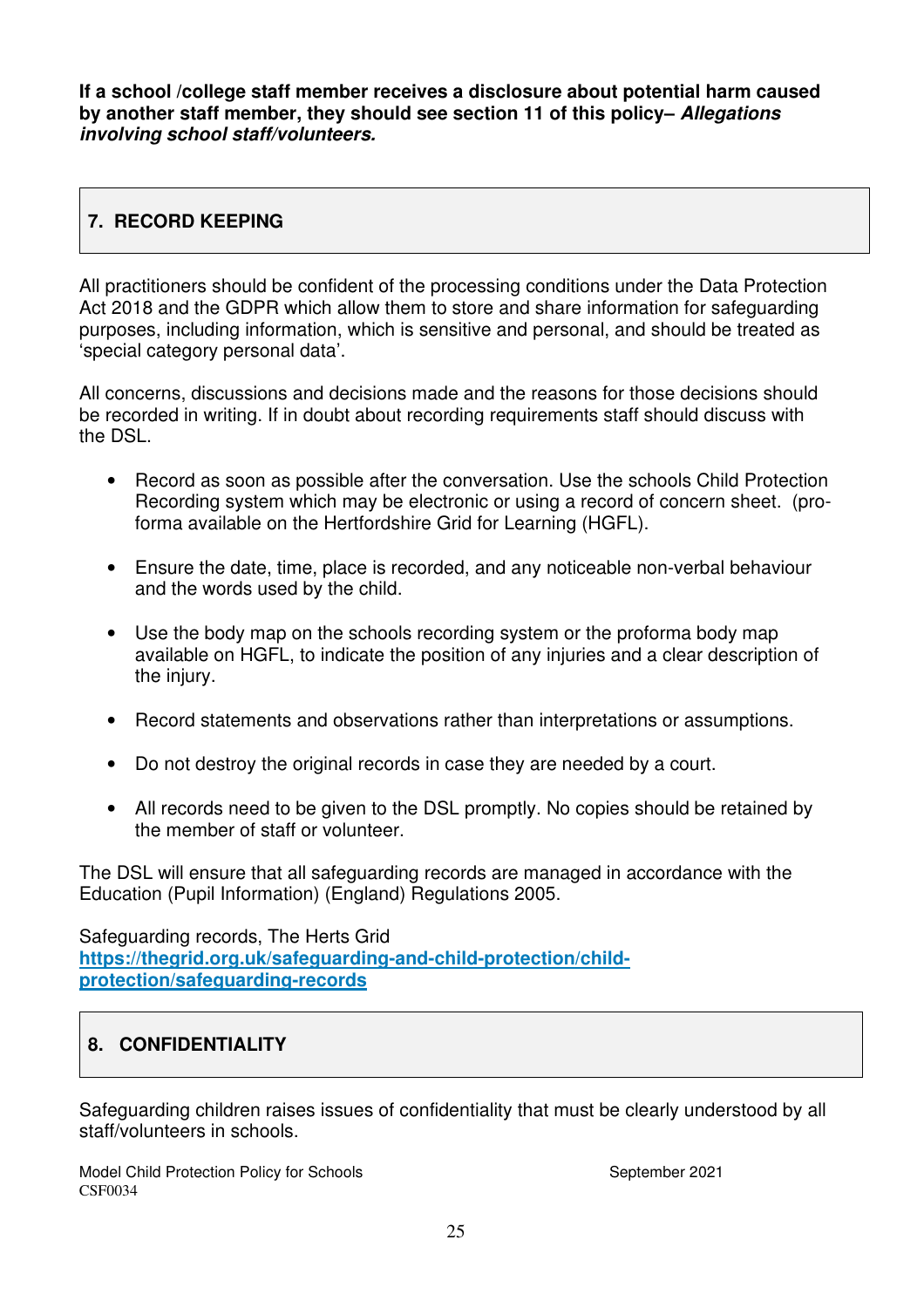- All staff in schools, both teaching and non-teaching staff, have a responsibility to share relevant information about the protection of children with other professionals, particularly the investigative agencies.
- Staff/volunteers who receive information about children and their families in the course of their work should share that information only within appropriate professional contexts.

# **9. SCHOOL PROCEDURES**

#### **Please see Appendix 3: KCSiE (DfE 2021) pg.23**

If any member of staff is concerned about a child, he or she must inform the DSL. The DSL will decide whether the concerns should be raised to Children's Services and if deemed to have met the threshold a Child Protection Contact Referral will be completed. If a Child Protection Contact Referral to Children's Services is made the DSL will discuss the referral with the parents, unless to do so would place the child at further risk of harm.

While it is the DSL's role to make Child Protection Contact Referrals, any staff member can make a Child Protection Contact Referral to Children's Services if a child is in immediate danger or is at risk of harm (e.g. concern that a family might have plans to carry out FGM, Forced Marriage etc). In these circumstances a Child Protection Contact Referral should be made to Children's Services and/or the Police immediately. Where Child Protection Contact Referrals are made by another member of staff, the DSL should be informed as soon as possible.

If a **teacher** (persons employed or engaged to carry out teaching work at schools and other institutions in England) , in the course of their work in the profession, discovers that an act of Female Genital Mutilation (FGM) appears to have been carried out on a girl under the age of 18 the **teacher** must report this to the police via 101. **This is a mandatory reporting duty.** KCSiE (DfE 2021) pg. 131-132:

If the allegations raised are against other children, the school should follow section 4.4 of the Hertfordshire Safeguarding Children Partnership Procedures Manual – Children Who Abuse Others. Please see the school's anti-bullying policy for more details on procedures to minimise the risk of peer on peer abuse.

The member of staff must record information regarding the concerns on the same day. The recording must be a clear, precise and a factual account of any verbal disclosures and observations (record of concern pro-forma is available on the Hertfordshire Grid for Learning).

Particular attention should be paid to the attendance and development of any child about whom the school has concerns, or who has been identified as being the subject of a Child Protection Plan and a written record will be kept.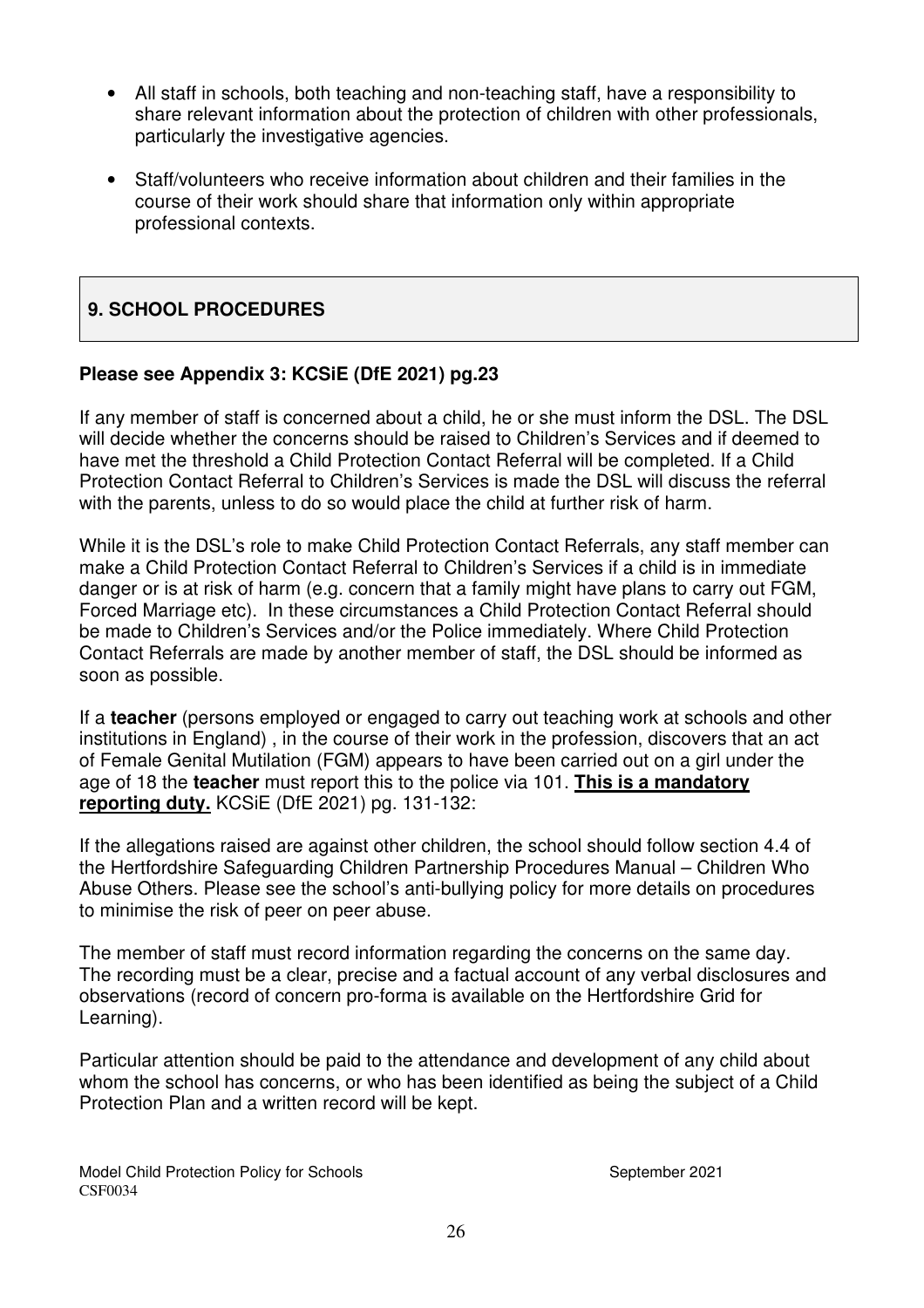If a pupil who is/or has been the subject of a child protection plan changes school, the DSL will inform the social worker responsible for the case and transfer the appropriate records to the DSL at the receiving school, in a secure manner, and separate from the child's academic file.

The DSL is responsible for making the senior leadership team aware of trends in behaviour that may affect pupil welfare. If necessary, training will be arranged.

# **10. COMMUNICATION WITH PARENTS**

Commonswood Primary & Nursery School will ensure the Child Protection Policy is available publicly either via the school or college website or by other means.

Parents should be informed prior to a Child Protection Contact Referral, unless it is considered to do so might place the child at increased risk of significant harm by:

- The behavioural response it prompts e.g. a child being subjected to abuse, maltreatment or threats / forced to remain silent if alleged abuser informed.
- Leading to an unreasonable delay.
- Leading to the risk of loss of evidential material.

(The school may also consider not informing parent(s) where this would place a member of staff at risk).

The school will endeavour to ensure that parents understand the responsibilities placed on the school staff for safeguarding children.

Where reasonably possible schools and colleges should hold more than one emergency contact number for each pupil and student. KCSiE (DfE 2021) pg. 26.

Further guidance around information sharing can be located within; **Information sharing Advice for practitioners providing safeguarding services to children, young people, parents and carers** (DfE, 2018);

**https://www.gov.uk/government/publications/safeguarding-practitionersinformation-sharing-advice**

#### **11. ALLEGATIONS OF ABUSE MADE AGAINST ADULTS WHO WORK WITH CHILDREN AND YOUNG PEOPLE**

#### **An allegation is any information which indicates that a member of staff/volunteer may have:**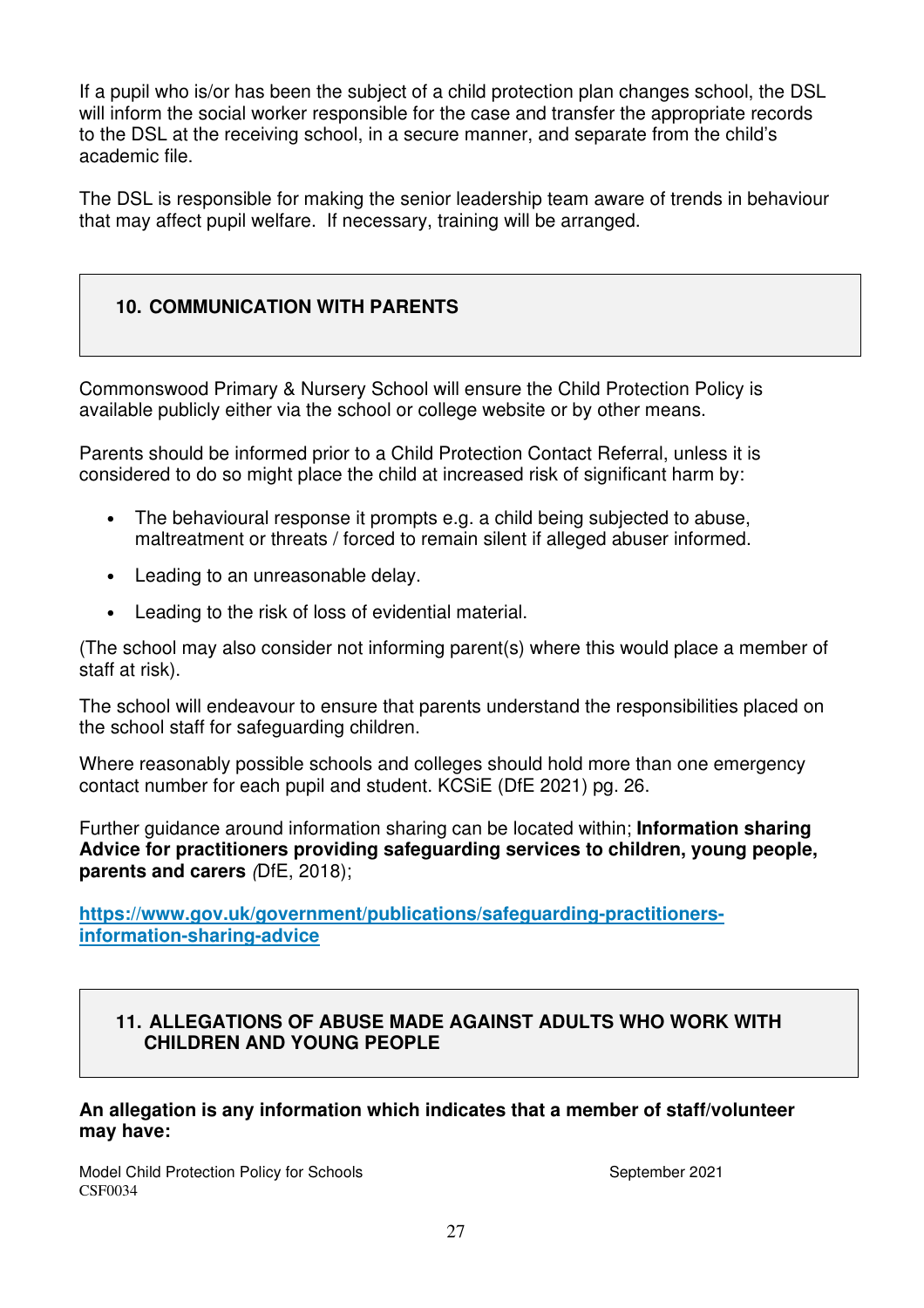- Behaved in a way that has harmed a child or may have harmed a child.
- Possibly committed a criminal offence against or related to a child.
- Behaved towards a child or children in a way which indicates he or she would pose a risk of harm to children or
- Behaved or may have behaved in a way that indicated they may not be suitable to work with children.

This relates to members of staff, supply staff and volunteers who are currently working in any school or college regardless of whether the school or college is where the alleged abuse took place. Allegations against a teacher who is no longer teaching should be referred to the police. Historical allegations of abuse should also be referred to the police.

#### **What staff should do if they have concerns about another member of staff who may pose a risk of harm to children allegations against a professional:**

- If staff have safeguarding concerns, or an allegation is made about another member of staff (including supply staff and volunteers) posing a risk of harm to children, this is to be referred to the headteacher, principal, proprietor of an independent school.
- Where the headteacher or principal is the subject of an allegation, the chair of governors, or the chair of the management committee or proprietor of an independent school (the case manager), should discuss the allegation immediately with the Local Authority Designated Officer(s) LADO.

Staff may consider discussing any concerns with the designated senior lead (DSL) for safeguarding and if appropriate make any referral via them.

The Chair of Governors in this school is:

NAME: Julie Noakes (Contact details are provided to staff, parents can email an attached private and confidential document to admin@commonswood.herts.sch.uk)

In the absence of the Chair of Governors, the Vice Chair should be contacted. The Vice Chair in this school is:

NAME: Chris Harrington

The person to whom an allegation is first reported should take the matter seriously and keep an open mind. S/he should not investigate or ask leading questions if seeking clarification; it is important not to make assumptions. Confidentiality should not be promised and the person should be advised that the concern will be shared on a 'need to know' basis only.

Actions to be taken include making an immediate written record of the allegation using the informant's words – including time, date and place where the alleged incident took place, brief details of what happened, what was said and who was present. This record should be signed, dated and immediately passed on to the Head Teacher.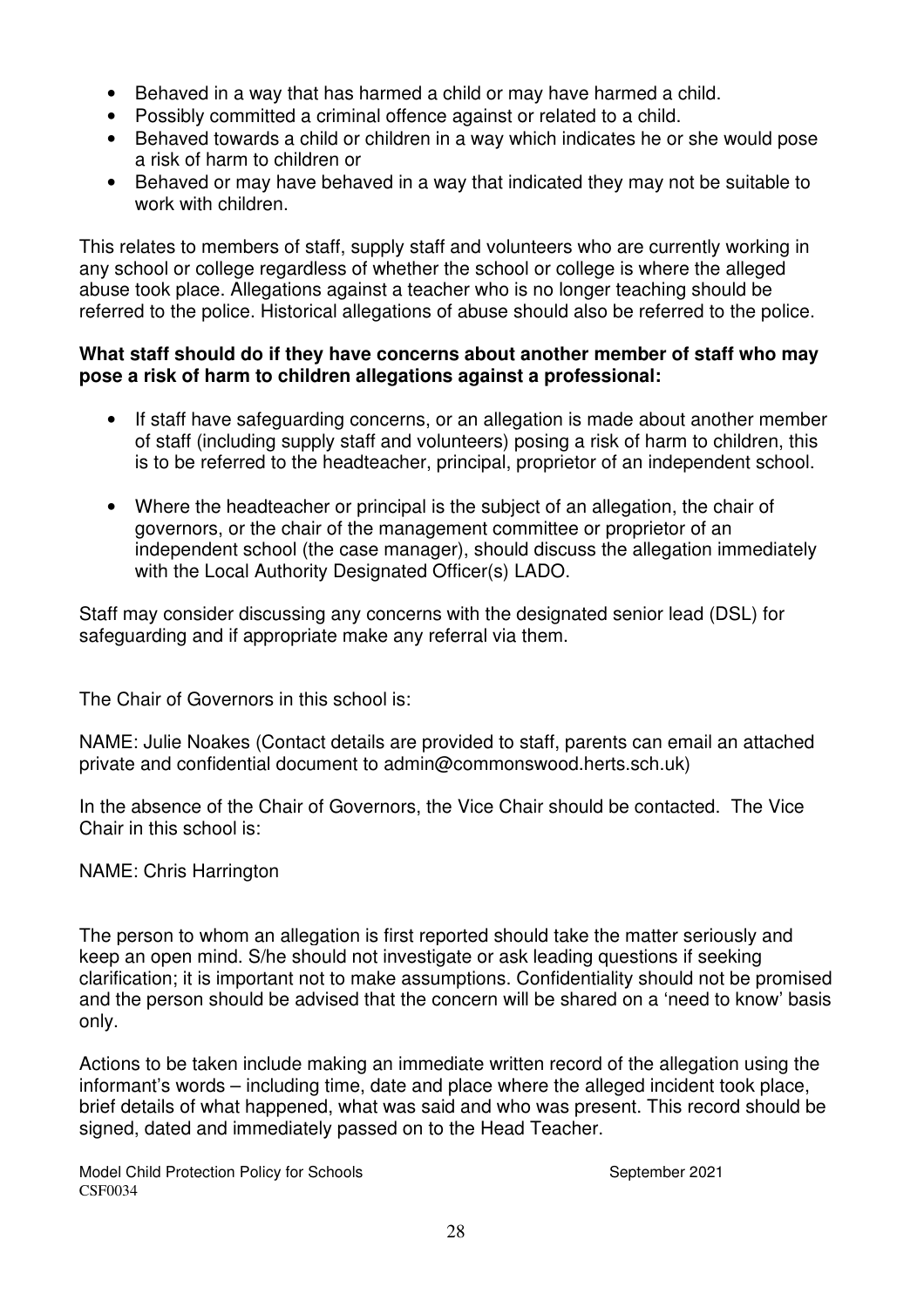The recipient of an allegation must **not** unilaterally determine its validity, and failure to report it in accordance with procedures is a potential disciplinary matter.

The Head Teacher/Chair of Governors will not investigate the allegation itself, or take written or detailed statements, but will assess whether it is necessary to refer the concern to the Local Authority Designated Officer (LADO Threshold Guidance may be used to inform this decision – found at

**https://hertsscb.proceduresonline.com/chapters/p\_manage\_alleg.html**

#### **Children's Services – 0300 123 4043 SOOHS (Out of Hours Service-Children's Services) – 0300 123 4043**

If the allegation meets any of the four criteria set out at the start of this section, contact should always be made with the Local Authority Designated Officer without delay.

If it is decided that the allegation requires a child protection strategy meeting or joint evaluation meeting, this will take place in accordance with section 4.1 of the Hertfordshire Safeguarding Children Partnership Procedures Manual.

If it is decided it does not require a child protection strategy meeting or joint evaluation meeting, the LADO will provide the employer with advice and support on how the allegations should be managed.

The Head Teacher should, as soon as possible, **following briefing** from the Local Authority Designated Officer inform the subject of the allegation.

#### **For further information se**

Hertfordshire Safeguarding Children Partnership Procedures Manual Section 5.1.5 Managing Allegations Against Adults who work with Children and Young People

Where a staff member feels unable to raise an issue with their employer/through the whistleblowing procedure or feels that their genuine concerns are not being addressed, other whistleblowing channels may be open to them:

- Children's Services 0300 123 4043
- NSPCC whistleblowing helpline is available for staff who do not feel able to raise concerns regarding child protection failures internally. Staff can call: 0800 028 0285 – line is available from 8:00 AM to 8:00 PM, Monday to Friday and Email: **help@nspcc.org.uk**

#### **What school or college staff should do if they have concerns about safeguarding practices within the school or college?**

- All staff and volunteers should feel able to raise concerns about poor or unsafe practice and potential failures in the school or education setting's safeguarding arrangements.
- Appropriate whistleblowing procedures, which are suitably reflected in staff training and staff behaviour policies, should be in place for such concerns to be raised with the school or college's senior leadership team.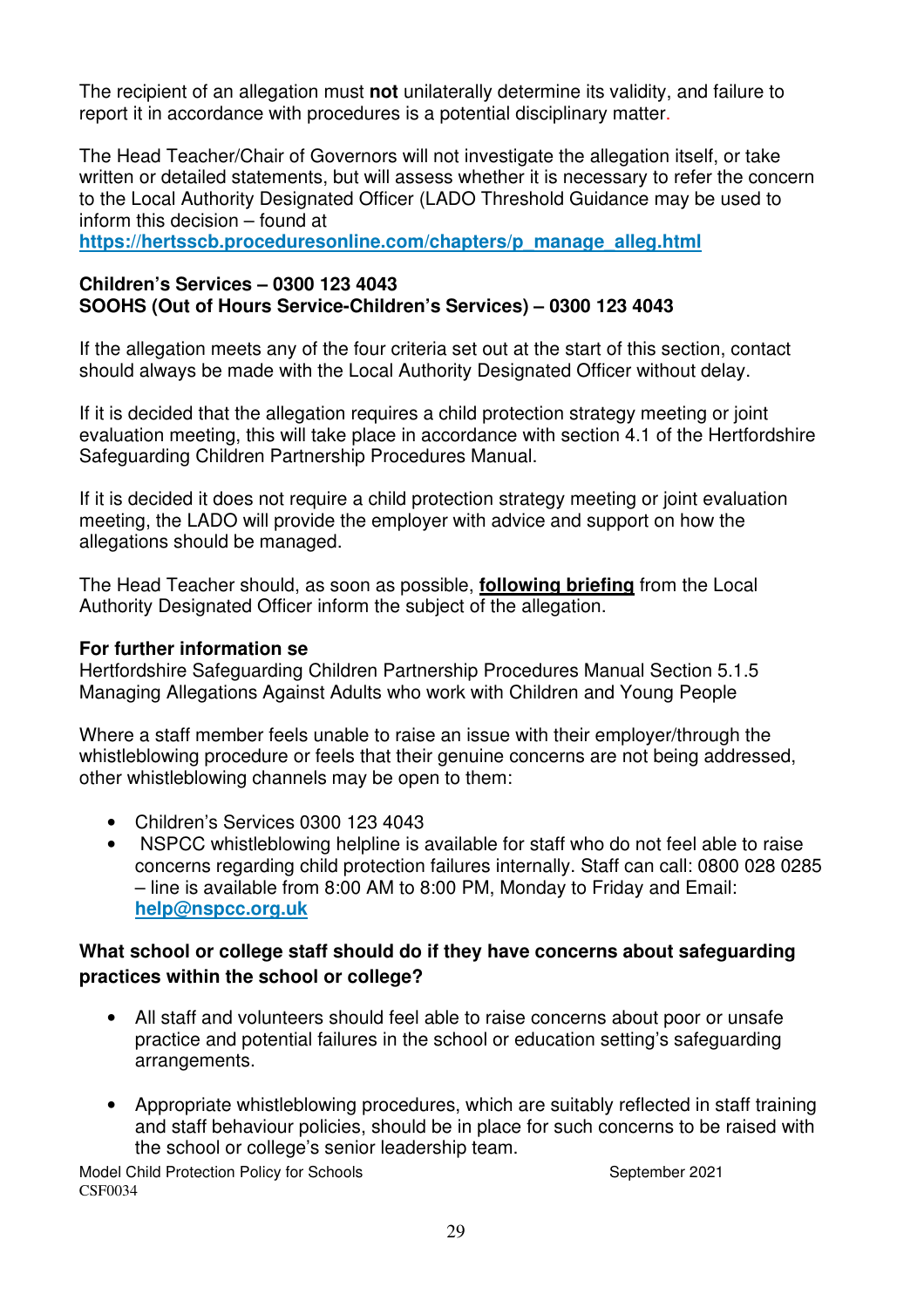# **Keeping children Safer I**  $T_{\text{max}}$  risk of all states and all states and practice and practice and practice and practice and practice and practice and problems and problems and problems and problems and problems and problems and problems and prob

should be familiar with the guidance contained in the staff handbook/school code of Statutory quidance for schools and  $ice for$ colleges **education settings (May 2019) and also Addendum April 2020** available at

 $\mathbf{B}$  is a positive positive behaviour management in line with  $\mathbf{B}$ the band of the band on corporation on the section of the Secondards and Framework Act 1998 is seen that International Standards and Framework Act 1998 is seen that is a secondary seen that International Standards and Plea

 $T$  document seeks to ensure that the responsibilities of school leaders towards children in  $\mathcal{A}$ and staff are discharged by raising and unwise, unwise, unwise, unwise,  $\alpha$ 

# **APPENDIX 1: KCSiE (DfE 2021) Part One OR Annex A: Information for all school and college staff Annex B: Further information**

On publication of this Child Protection Policy, September 2021, the CPSLO Service has decided to provide the hyperlink only to KCSiE rather than the document in its entirety, due to the potential for updates to the content.

**All** staff that have direct working with children should have access and have read Part one OR Annex A and Annex B (which provides further information specific forms of abuse and safeguarding issues) of this statutory guidance. Those staff who do not work directly with children should read **either Part one or Annex A** (a condensed version of Part one) of this guidance. This is entirely a matter for the school or college and will be based on their assessment of which guidance will be most effective for their staff to safeguard and promote the welfare of children**.** All Staff should also have the opportunity to seek clarity from designated staff for any content.

This is to assist staff to understand their role and discharge their responsibilities as set out in this guidance.

We highly recommend that staff are asked to sign to say they have read these sections (please see Appendix 2 below) and should subsequently be re-directed to these documents again should any changes occur.

#### **Link to KCSiE (DfE, 2021):**

**https://assets.publishing.service.gov.uk/government/uploads/system/uploads/attach** ment data/file/999348/Keeping children safe in education 2021.pdf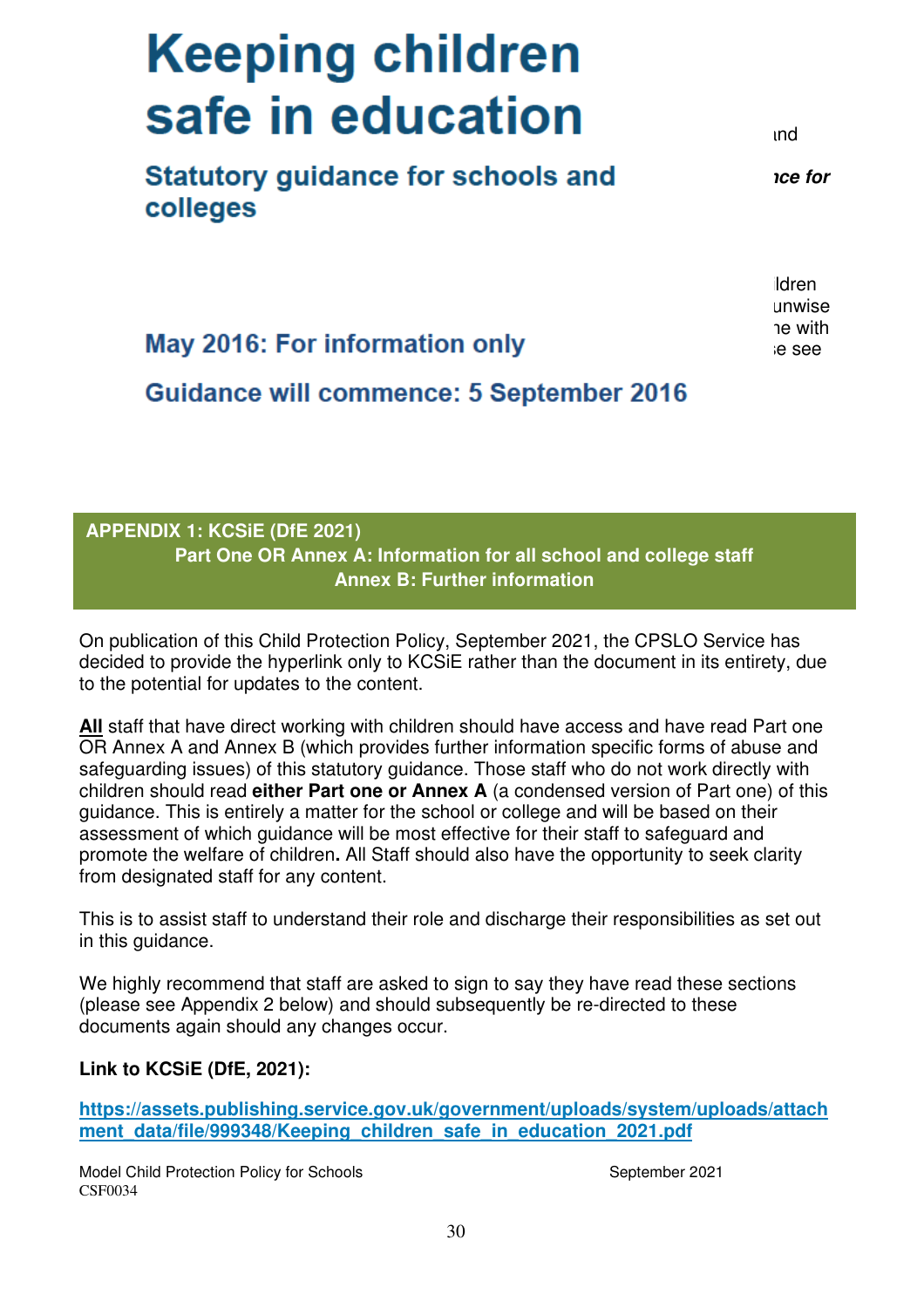**Annex G** KCSiE (DfE 2021): Substantive changes from September 2021:

Model Child Protection Policy for Schools **September 2021** September 2021 CSF0034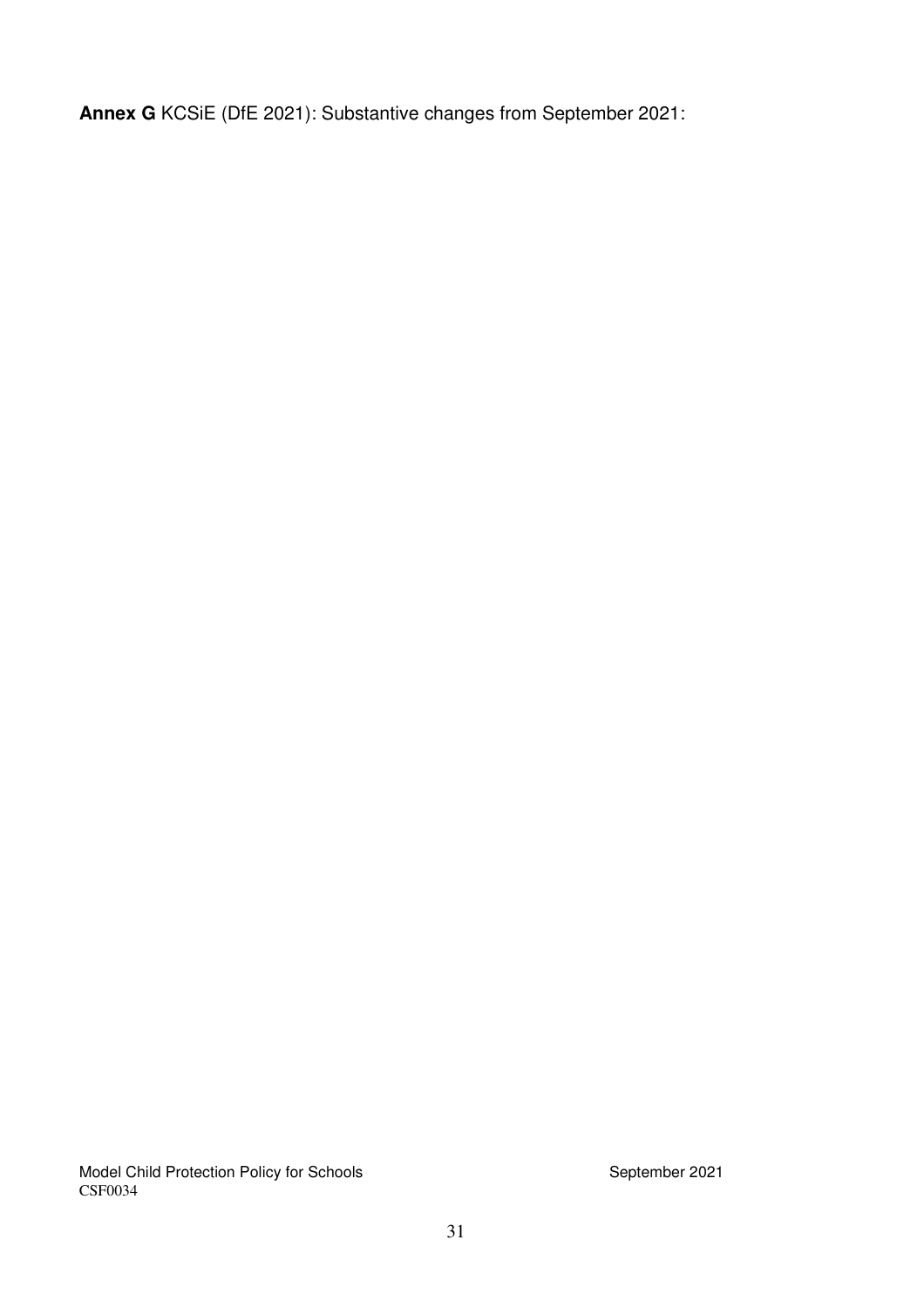**APPENDIX 2:** 

# **DECLARATION FOR STAFF Child Protection Policy and KCSiE DfE 2021**

School/College/Academy name Commonswood Academic Year 2021/2022

I, **\_\_\_\_\_\_\_\_\_\_\_\_\_\_\_\_<insert name>\_\_\_\_\_\_\_\_\_\_\_\_\_\_\_\_\_\_\_\_\_\_\_\_\_\_\_** have read and am familiar with the contents of the following documents and understand my role and responsibilities as set out in these document(s).:

(1) The School/College's Child Protection Policy

(2) **Part One OR Annex A (delete as appropriate) and Annex B** of **'Keeping Children Safe in Education'** DfE Guidance, 2021

I am aware that the DSLs/DDSLs are:

………………………………………………………………………………………………………… ………………………………………………………………………………………………………… ………………………………………………………………………………………………………… . The contract of the contract of the contract of the contract of the contract of the contract of the contract of the contract of the contract of the contract of the contract of the contract of the contract of the contrac

…………………………………………

and I am able to discuss any concerns that I may have with them.

I know that further guidance, together with copies of the policies mentioned above, are available ……<insert location>…………

| Signed |  |  |
|--------|--|--|
| Date   |  |  |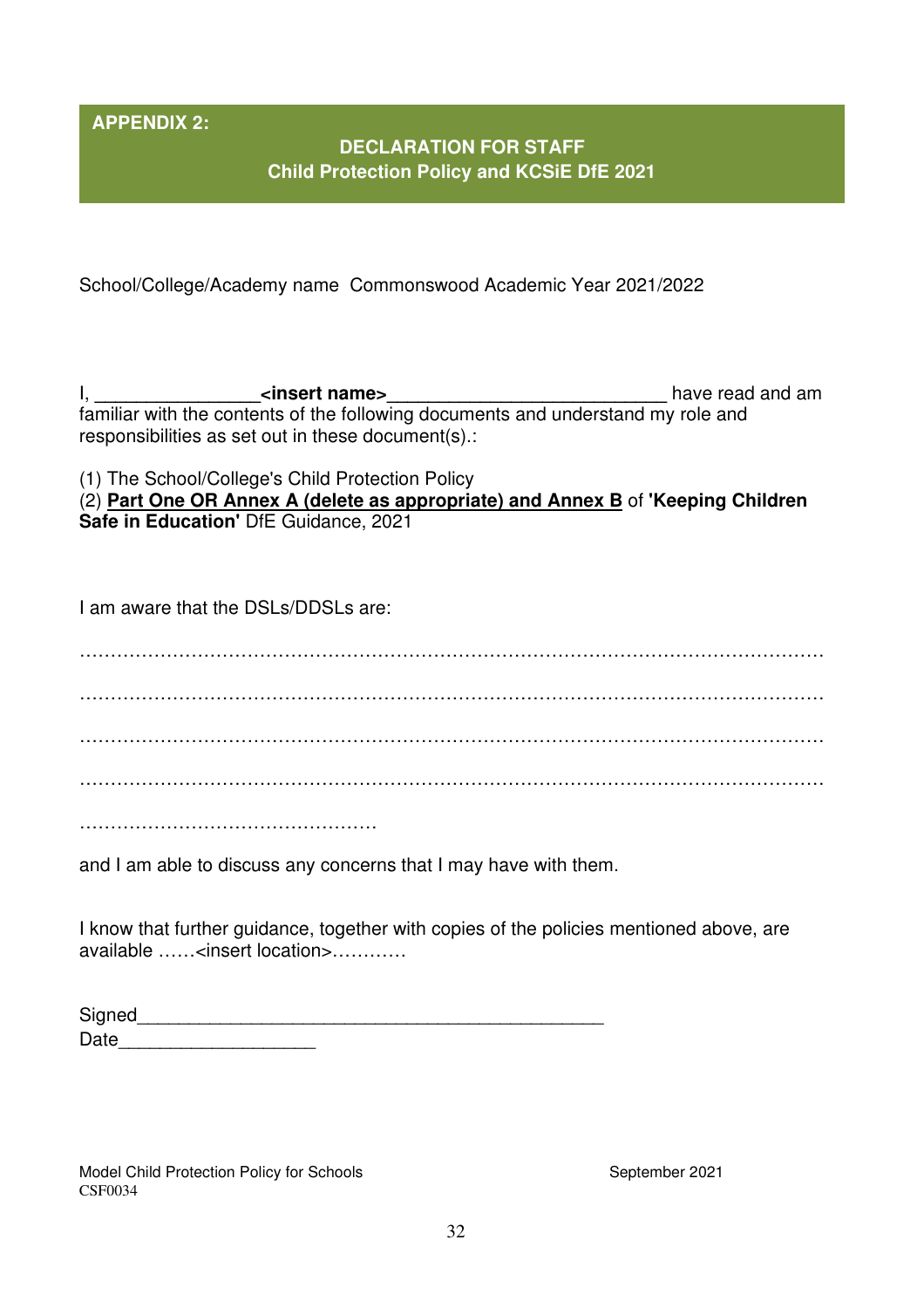#### **APPENDIX 3:**

# **ACTIONS WHERE THERE ARE CONCERNS ABOUT A CHILD Flowchart**



#### Page 23 of KCSIE 2021

#### **The National Police Chiefs' Council- When to call the police guidance**

This advice covers incidents on school and college premises where students have potentially committed a crime. It provides guidance on what schools and colleges should bear in mind when considering contacting the police. This advice covers the following situations:

Model Child Protection Policy for Schools September 2021 CSF0034 • Assault • Criminal damage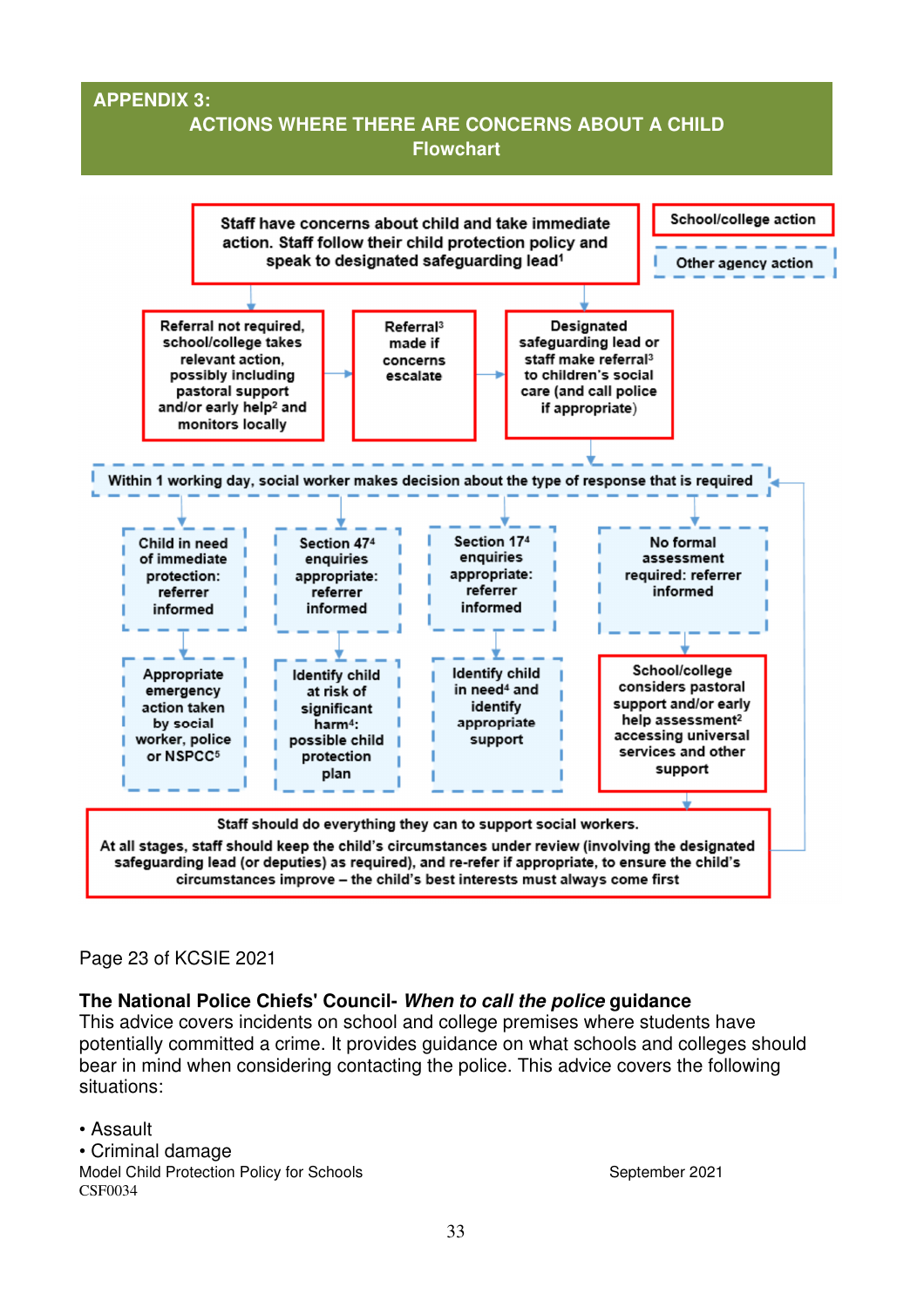- Cyber crime
- Drugs
- Harassment
- Sexual offences
- Theft
- Weapons

This advice aims to support schools and college to make defensible decisions when considering whether to involve the police. Further guidance can be found at;

**https://www.npcc.police.uk/documents/Children%20and%20Young%20people/When %20to%20call%20the%20police%20guidance%20for%20schools%20and%20colleges .pdf**

#### **APPENDIX 4: OPERATION ENCOMPASS – Information sharing from Police regarding Domestic Abuse notifications (2nd December 2019)**

#### **Operation Encompass Safeguarding Statement:**

- Our school is part of Operation Encompass. This is a police and education early intervention safeguarding partnership which supports children and young people who experience Domestic Abuse.
- Operation Encompass means that the police will share information about Domestic Abuse incidents with our school PRIOR to the start of the next school day when they have been called to a domestic incident.
- Our parents are fully aware that we are an Operation Encompass school.
- The Operation Encompass information is stored in line with all other confidential safeguarding and child protection information.
- The Key Adult has also led training for all school staff and Governors about Operation Encompass, the prevalence of Domestic Abuse and the impact of this abuse on children. We have also discussed how we can support our children following the Operation Encompass notification.
- We are aware that we must do nothing that puts the child/ren or the non-abusing adult at risk.
- The Safeguarding Governor will report on Operation Encompass in the termly report to Governors. All information is anonymised for these reports.
- The Key Adult has used the Operation Encompass Toolkit to ensure that all appropriate actions have been taken by the school.

# OUR KEY ADULTS ARE:

………………………………………………………………………………………………………… . The contract of the contract of the contract of the contract of the contract of the contract of the contract of the contract of the contract of the contract of the contract of the contract of the contract of the contrac …………………………………………………………………………………………………………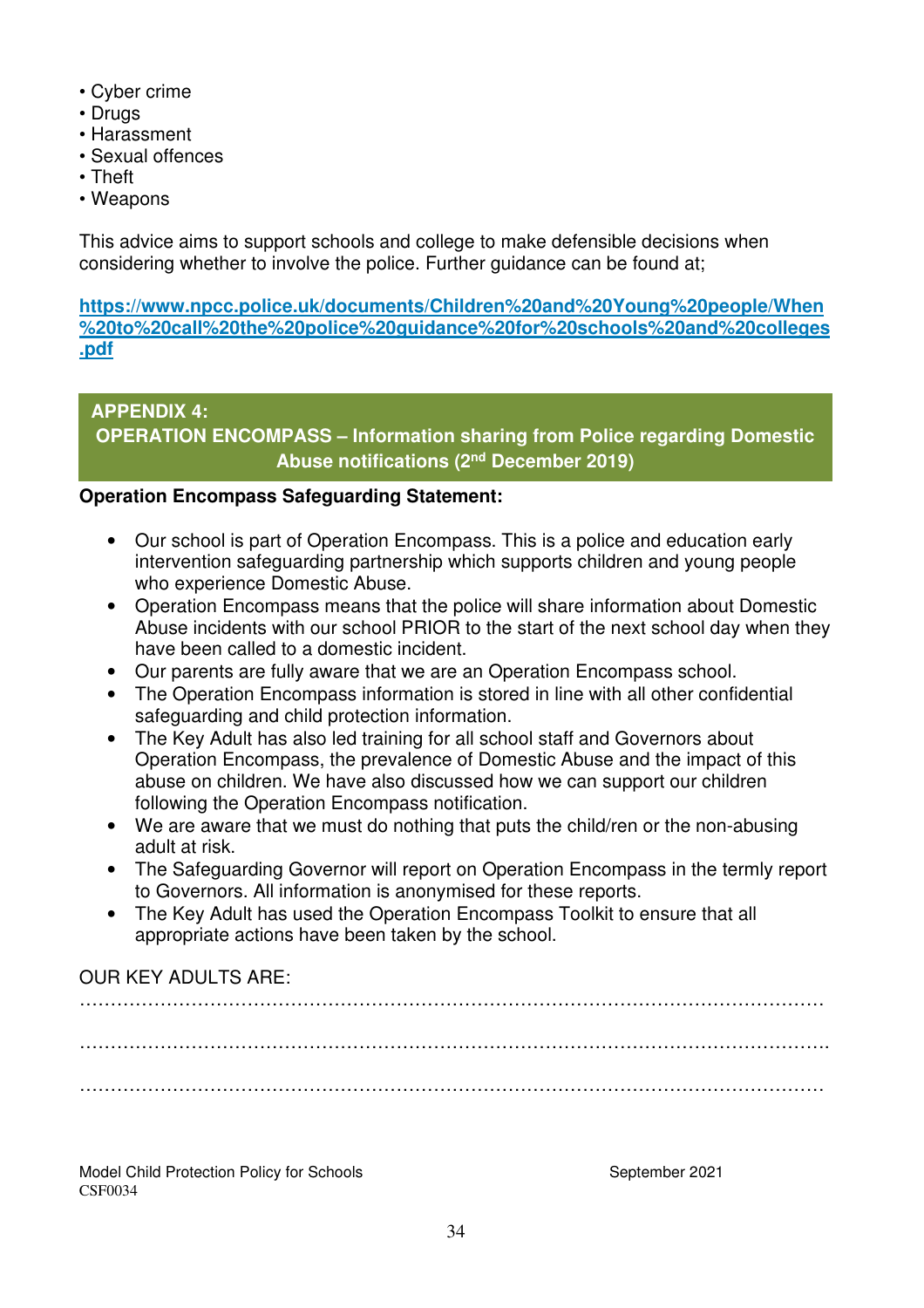**Key contacts at** Commonswood Primary and Nursery School

| <b>Role</b>                                                           | <b>Name</b>                      | <b>Contact</b> | <b>Email</b>                   |
|-----------------------------------------------------------------------|----------------------------------|----------------|--------------------------------|
|                                                                       |                                  | number         |                                |
| <b>Designated</b><br><b>Safeguarding</b><br>Lead                      | Mrs G Seymour                    | 01707 880420   | admin@commonswood.herts.sch.uk |
| <b>Deputy</b><br><b>Designated</b><br><b>Safeguarding</b><br>Lead (s) | Mrs S Manning<br>Mrs N Scatchard | 01707880420    | admin@commonswood.herts.sch.uk |
|                                                                       | Mr S Burt<br>(eSafety)           |                |                                |
|                                                                       | Mrs D Lindsay -<br>Hil           |                |                                |
| <b>Headteacher</b>                                                    | Mrs G Seymour                    | 01707 880420   | admin@commonswood.herts.sch.uk |
| <b>Safeguarding</b><br><b>Governor</b>                                | Mrs J Noakes                     | 01707 880420   | admin@commonswood.herts.sch.uk |
| <b>Chair of</b><br><b>Governors</b>                                   | Mrs J Noakes                     | 01707 880420   | admin@commonswood.herts.sch.uk |
| <b>Vice Chair of</b><br><b>Governors</b>                              | Mr C Harrington                  | 01707 880420   | admin@commonswood.herts.sch.uk |

#### **Children missing from education in accordance with setting attendance policy**

All children, regardless of their circumstances, are entitled to an efficient, full time education which is suitable to their age, ability, aptitude and any special educational needs they may have. Children missing education are children of compulsory school age who are not registered pupils at a school and are not receiving suitable education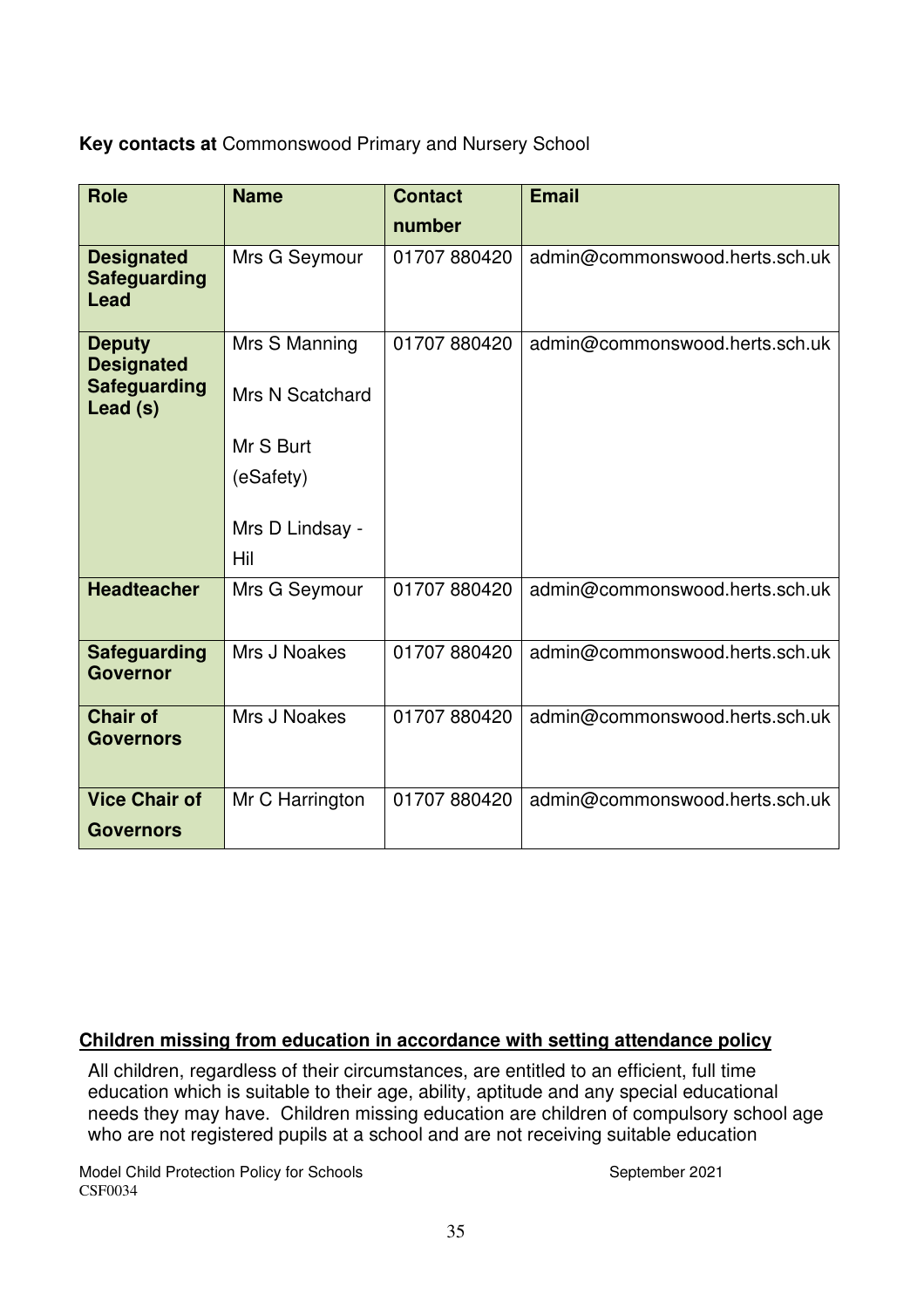otherwise than at a school. Children missing education are at significant risk of underachieving, being victims of harm, child sexual exploitation or radicalisation, and becoming NEET (not in education, employment or training) later in life.

Department for Education guidance makes it clear that in carrying out this duty, local authorities must have in place arrangements for joint working and information sharing with other local authorities and partner agencies. It also states that all agencies which come into contact with children must cooperate with the local authority's arrangements for identifying children thought to be missing from education.

Separate guidance is available for schools on Herts Grid for Learning; about the legitimate removal of pupils from a school roll. A child legitimately removed from roll is not in most cases missing from education and all schools, including academies and independent schools are legally required to notify the local authority when they remove/plan to remove a child from their roll.

#### **APPENDIX 5:**

#### **Ofsted school Inspection Handbook September 2021**

This handbook is primarily a guide for inspectors on how to carry out school inspections. However, it is made available to schools and other organisations to ensure that they are informed about the processes and procedures of inspection. It seeks to balance the need for consistency in inspections with the flexibility required to respond to the individual circumstances of each school.

On publication of this Child Protection Policy, September 2021, the CPSLO Service has decided to provide the hyperlink only to the Ofsted School Inspection Handbook rather than the document in its entirety, due to the potential for updates to the content. **https://www.gov.uk/government/publications/school-inspection-handbookeif/schools-inspection-handbook-for-september-2021** 

#### **APPENDIX 6:**

**Sexual violence and sexual harassment between children in schools and colleges guidance (2021)**

This is advice provided by the Department for Education (the department). Its focus is child on child sexual violence and sexual harassment at schools and colleges. The advice covers children of all ages, from primary through to secondary stage and into colleges and online. For the purposes of this advice, a child is anyone under the age of 18. Whilst the focus of the advice is on protecting and supporting children, schools and colleges should of course protect any adult students and engage with adult social care, support services and the police as required.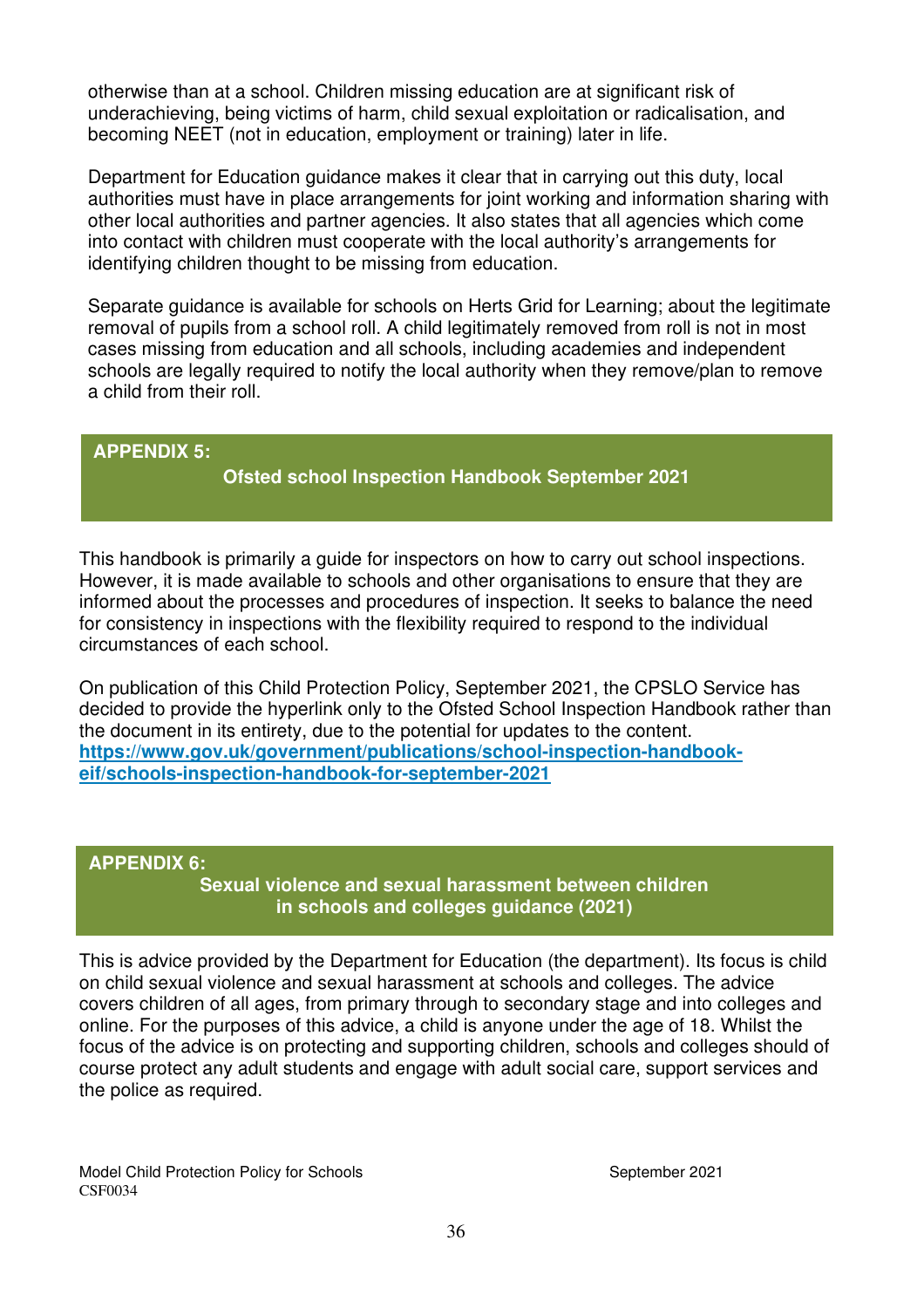The advice sets out what sexual violence and sexual harassment is, how to minimise the risk of it occurring and what to do when it does occur or is alleged to have occurred. The advice highlights best practice and cross-references other advice, statutory guidance and the legal framework.

 It is for individual schools and colleges to develop their own policies and procedures. It is important that policies and procedures are developed in line with their legal obligations, including the Human Rights Act 1998 and the Equality Act 2010, especially the Public Sector Equality Duty, and their local multi-agency safeguarding arrangements. It is important that schools and colleges consider how to reflect sexual violence and sexual harassment in their whole school or college approach to safeguarding and in their child protection policy.

On publication of this Child Protection Policy, September 2021, the CPSLO Service has decided to provide the hyperlink to the document rather than the document in its entirety, due to the potential for updates to the content.

**https://assets.publishing.service.gov.uk/government/uploads/system/uploads/attach ment\_data/file/999239/SVSH\_2021.pdf**

**APPENDIX 7:** 

**Online Safety Guidance** 

On publication of this Child Protection Policy, September 2021, the CPSLO Service has decided to signpost to the document rather than provide the document in its entirety, due to the potential for updates to the content.

**Annex D**: KCSiE (DfE,2021) for national guidance

Hertfordshire Guidance:

https://thegrid.org.uk/safeguarding-and-child-protection/online-safety/online-safety**national-guidance**

**APPENDIX 8:** 

**Covid guidance into new academic year 2021-2022** 

On publication of this Child Protection Policy, September 2021, the CPSLO Service has decided to provide the hyperlink to the document rather than the document in its entirety, due to the potential for updates to the content.

**https://www.gov.uk/government/collections/guidance-for-schools-coronaviruscovid-19**

Model Child Protection Policy for Schools September 2021

**APPENDIX 9:** 

**GDPR, data protection and Freedom of Information** 

CSF0034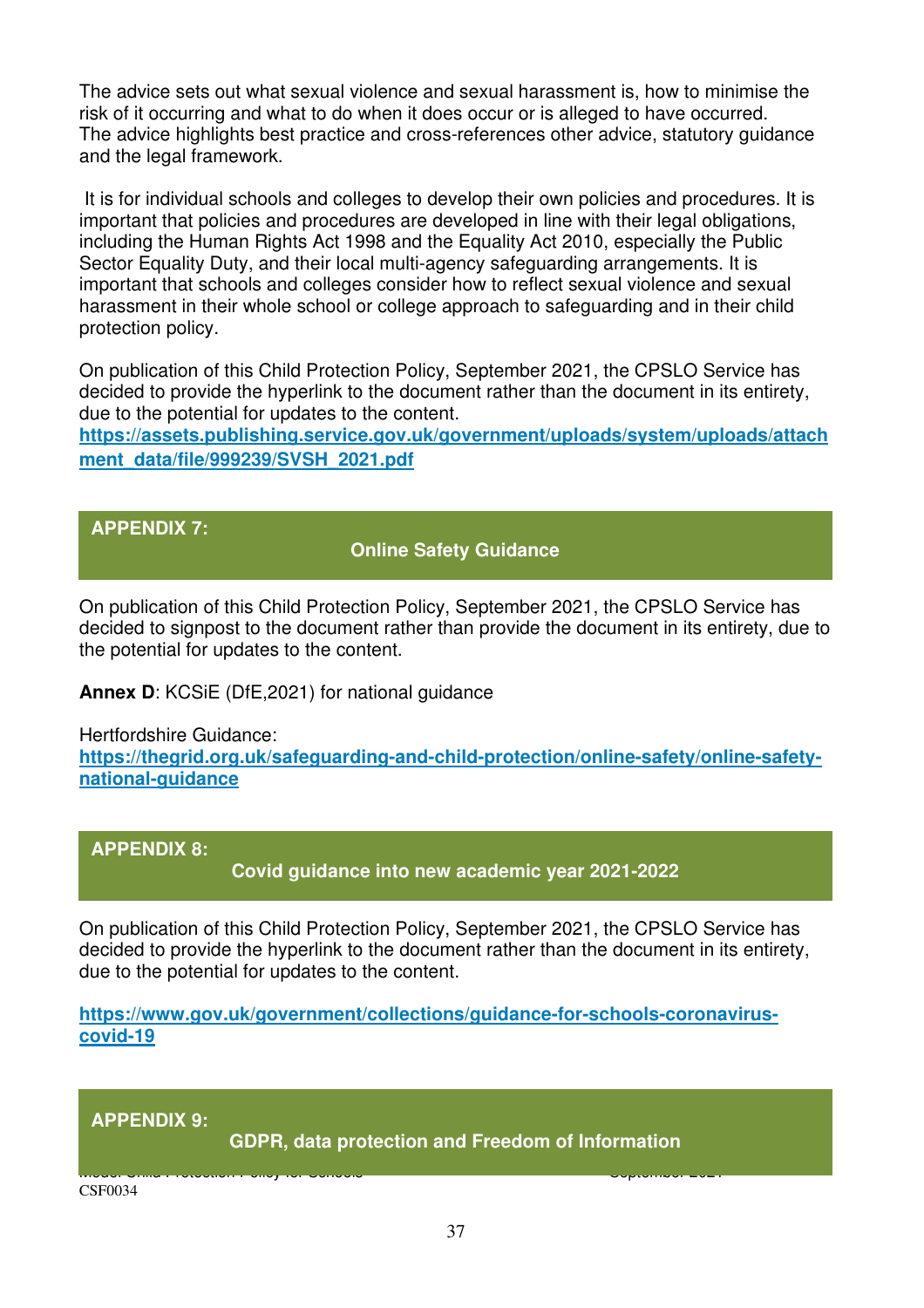If schools subscribe to the Herts for Learning GDPR Toolkit or Enhanced Data Protection Officer Service, schools can contact the service desk for guidance.

Schools can also contact their legal providers.

Further information can be accessed at; **https://ico.org.uk/for-organisations/**

# **APPENDIX 10:**

#### **Table of substantiative changes from previous CP policy**

| <b>SECTION OF POLICY</b>        | <b>CHANGES</b>                                                                                                                            |
|---------------------------------|-------------------------------------------------------------------------------------------------------------------------------------------|
| <b>Policy review</b>            | Adding of 'Academy'/ 'principal' and 'board of trustee' to reflect<br>settings that use these terms                                       |
| 1.Introduction                  | Addition of Annex A for staff who do not have direct work with<br>children                                                                |
|                                 | Addition of Supply staff, voluntary and contract worker<br>categories added                                                               |
|                                 | Addition of Online Safety training requirement                                                                                            |
|                                 | Page of KCSiE now referenced as Pg 31-33                                                                                                  |
|                                 | Addition of 'best' interest of the child to reflect language in<br>KCSiE.                                                                 |
| 2.Statutory<br><b>Framework</b> | Update pf 2021 edition of KCSiE referenced                                                                                                |
|                                 | Addition of recommended legislation used; Sexual violence<br>and sexual harassment between children in schools and<br>colleges (DfE 2017) |
| 3.DSL/DDSL                      | Updated section on recommended Training for DSL/DDSL role<br>as stated in KCSiE 2021                                                      |
|                                 | Addition of Supply staff, voluntary and contract worker<br>categorised added.                                                             |
|                                 |                                                                                                                                           |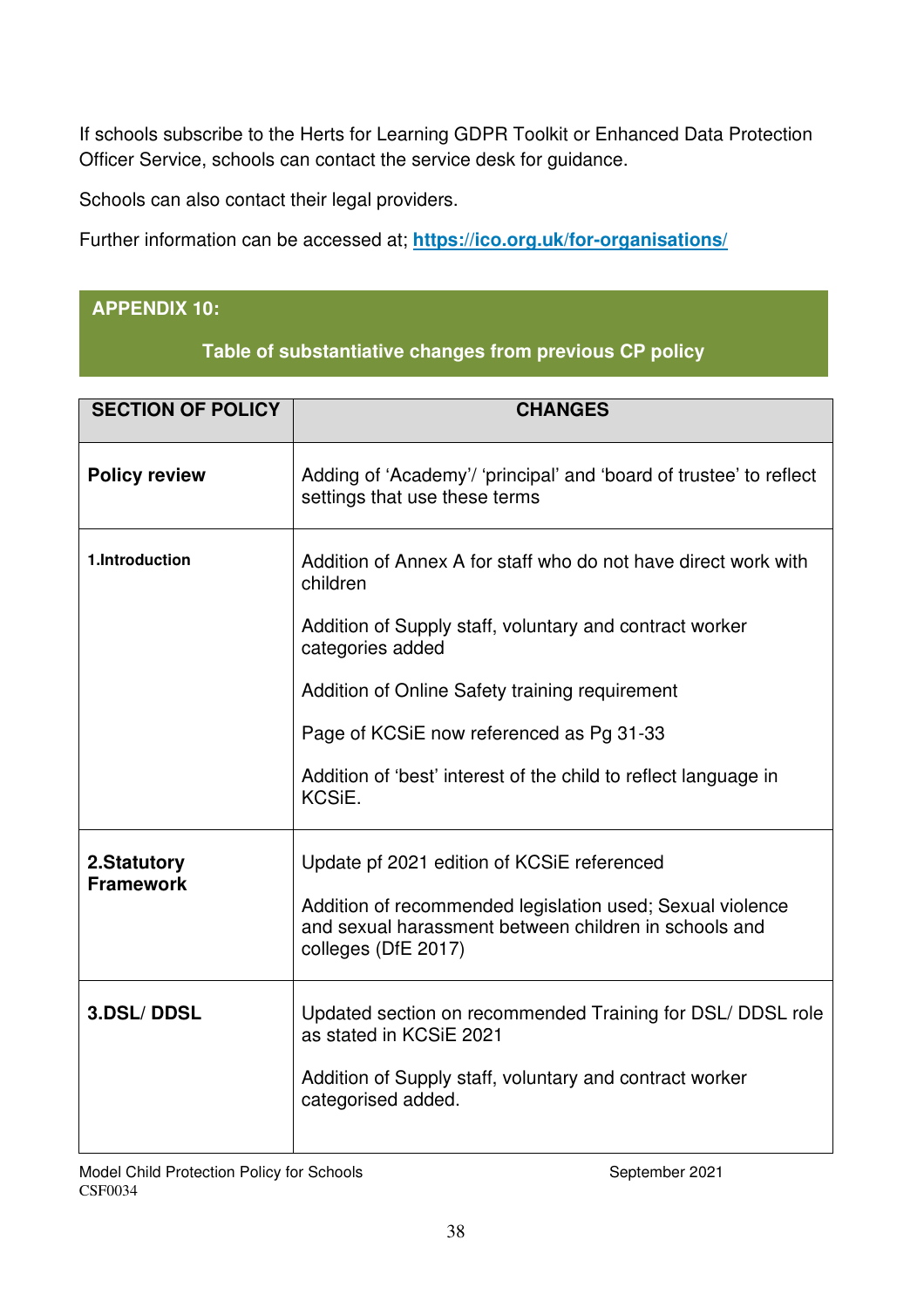| 4. The management of<br>safeguarding<br>(Governing Body,<br>proprietors and<br>management<br>committees) | 'Employee' added to code of conduct<br>Addition of Annex A added from KCSIE as an condensed<br>version of Part 1 as an alternative option for staff who do not<br>have direct contact working with children (as decided by<br>governors or proprietors).                                                                                                                                                                                                                                                                                                                                                 |
|----------------------------------------------------------------------------------------------------------|----------------------------------------------------------------------------------------------------------------------------------------------------------------------------------------------------------------------------------------------------------------------------------------------------------------------------------------------------------------------------------------------------------------------------------------------------------------------------------------------------------------------------------------------------------------------------------------------------------|
|                                                                                                          | Annex B KCSIE referenced as area now detailing specific<br>safeguarding issues.<br>'Trustee' added<br>Part 4 of KCSiE area now reflecting responding to allegations<br>against staff                                                                                                                                                                                                                                                                                                                                                                                                                     |
|                                                                                                          | Pg 57 referenced of KCSiE regarding information relating to<br>staff DBS checks                                                                                                                                                                                                                                                                                                                                                                                                                                                                                                                          |
| 5. When to be<br>concerned                                                                               | Removal of Family and Parent descriptions on types of abuse.<br>'Child protection' added to contact referral due to being<br>renamed by Hertfordshire.<br>DSL's 'and their deputies' added to reflect joint responsibility of<br>deputies in reporting concerns related to safeguarding.<br>Part 5 of KCSIE referenced as area added in KCSIE 2021<br>relating to Child on Child sexual violence and sexual<br>harassment.<br>Annex B referenced now area of KCSiE relating to Child<br>Sexual Exploitation and Child Criminal Exploitation.<br>KCSIE Pg133 referenced in terms of schools PREVENT duty. |
| 6. Dealing with a<br><b>Disclosure</b>                                                                   | Area added around Third party disclosures                                                                                                                                                                                                                                                                                                                                                                                                                                                                                                                                                                |
| <b>7. Record Keeping</b>                                                                                 | No changes from CP policy 2020                                                                                                                                                                                                                                                                                                                                                                                                                                                                                                                                                                           |
| 8.Confidentiality                                                                                        | No changes from CP policy 2020                                                                                                                                                                                                                                                                                                                                                                                                                                                                                                                                                                           |
| <b>9.School Procedures</b>                                                                               | KCSIE Pg 23 now where Reporting pathway flow chart is listed                                                                                                                                                                                                                                                                                                                                                                                                                                                                                                                                             |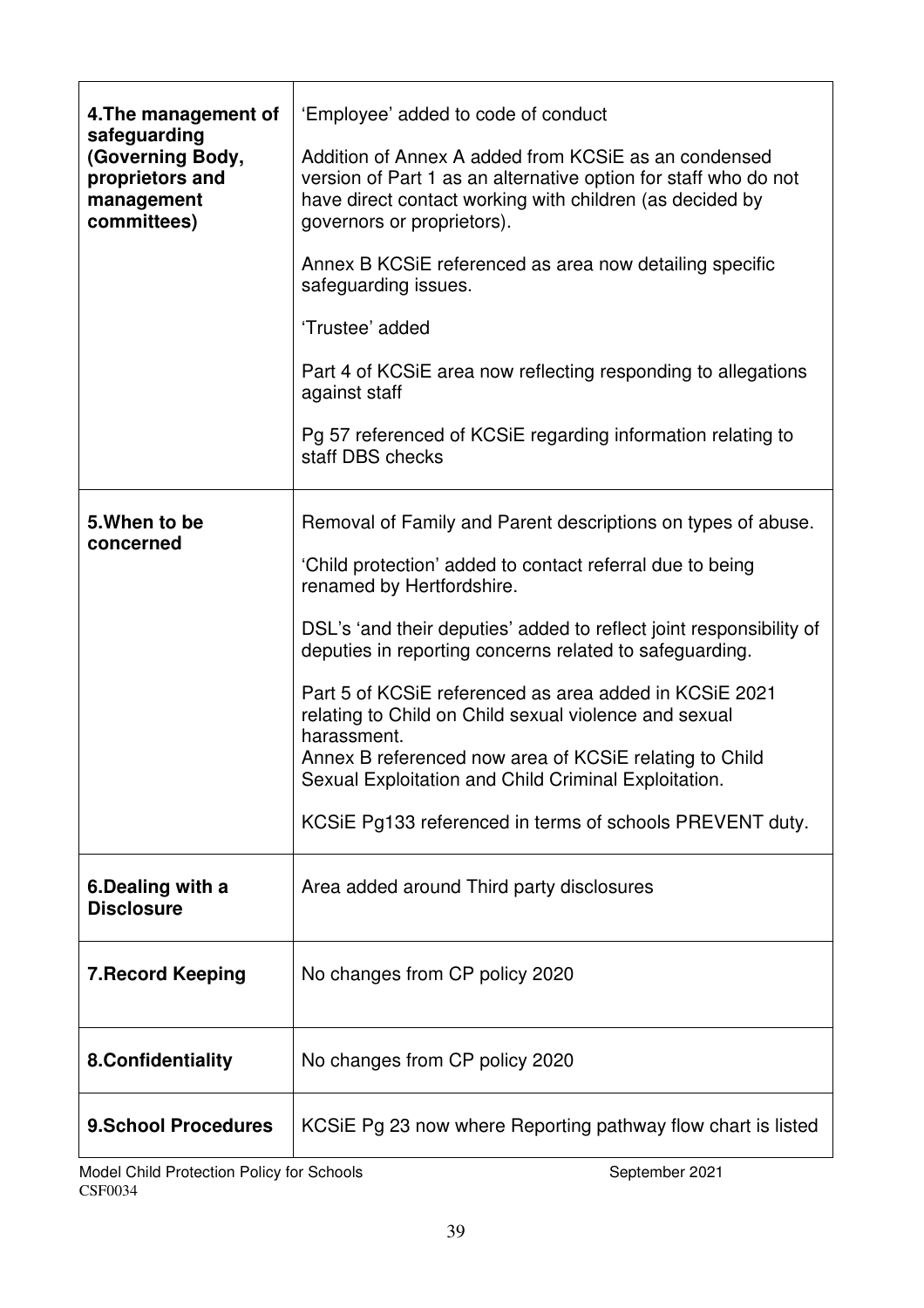|                                                                                                                                                                     | KCSIE Pg 131-132 regarding staff mandatory reporting duty<br>related to Female Genital Mutilation.                                                                                                                                                 |
|---------------------------------------------------------------------------------------------------------------------------------------------------------------------|----------------------------------------------------------------------------------------------------------------------------------------------------------------------------------------------------------------------------------------------------|
| <b>10.Communication</b><br>with parents                                                                                                                             | KCSIE Pg 26 regarding student emergency contact details<br>recommendations.                                                                                                                                                                        |
|                                                                                                                                                                     | Weblink now added for Further guidance around information<br>sharing can be located within; Information sharing Advice for<br>practitioners providing safeguarding services to children,<br>young people, parents and carers (DfE, 2018) document. |
| 11.Allegationsof<br>abuse made against<br>adults who work with<br>children and young                                                                                | Hertfordshire Safeguarding Children Partnership (HSCP)<br>Procedures Manual Section 5.1.5 Managing Allegations<br>Against Adults who work with Children and Young People,<br>referenced.                                                           |
| people.                                                                                                                                                             | Link to HSCP escalation and complaints procedures included.                                                                                                                                                                                        |
| Annex 1. Link to<br><b>KCSiE (DfE, 2021)</b>                                                                                                                        | <b>Addition of Annex A</b>                                                                                                                                                                                                                         |
| <b>Part One</b><br>or Annex A:<br>Information for all<br>school and college<br>staff<br><b>Annex B: Further</b><br>information<br><b>Updates from KCSiE</b><br>2021 |                                                                                                                                                                                                                                                    |
| <b>Annex 2. Declaration</b><br>for staff:<br><b>Child Protection</b><br>Policy and (KCSiE)<br><b>DfE 2021</b>                                                       | Changes made aligned to KSCIE 2021                                                                                                                                                                                                                 |
| <b>Annex 3. Actions</b><br>where there are<br>concerns about a<br>child                                                                                             | Now appears on page 23 of KCSIE 2021                                                                                                                                                                                                               |
| <b>Annex 4. Operation</b><br>Encompass-                                                                                                                             | Addition of Children Missing from Education guidance                                                                                                                                                                                               |

Model Child Protection Policy for Schools **September 2021** September 2021 CSF0034